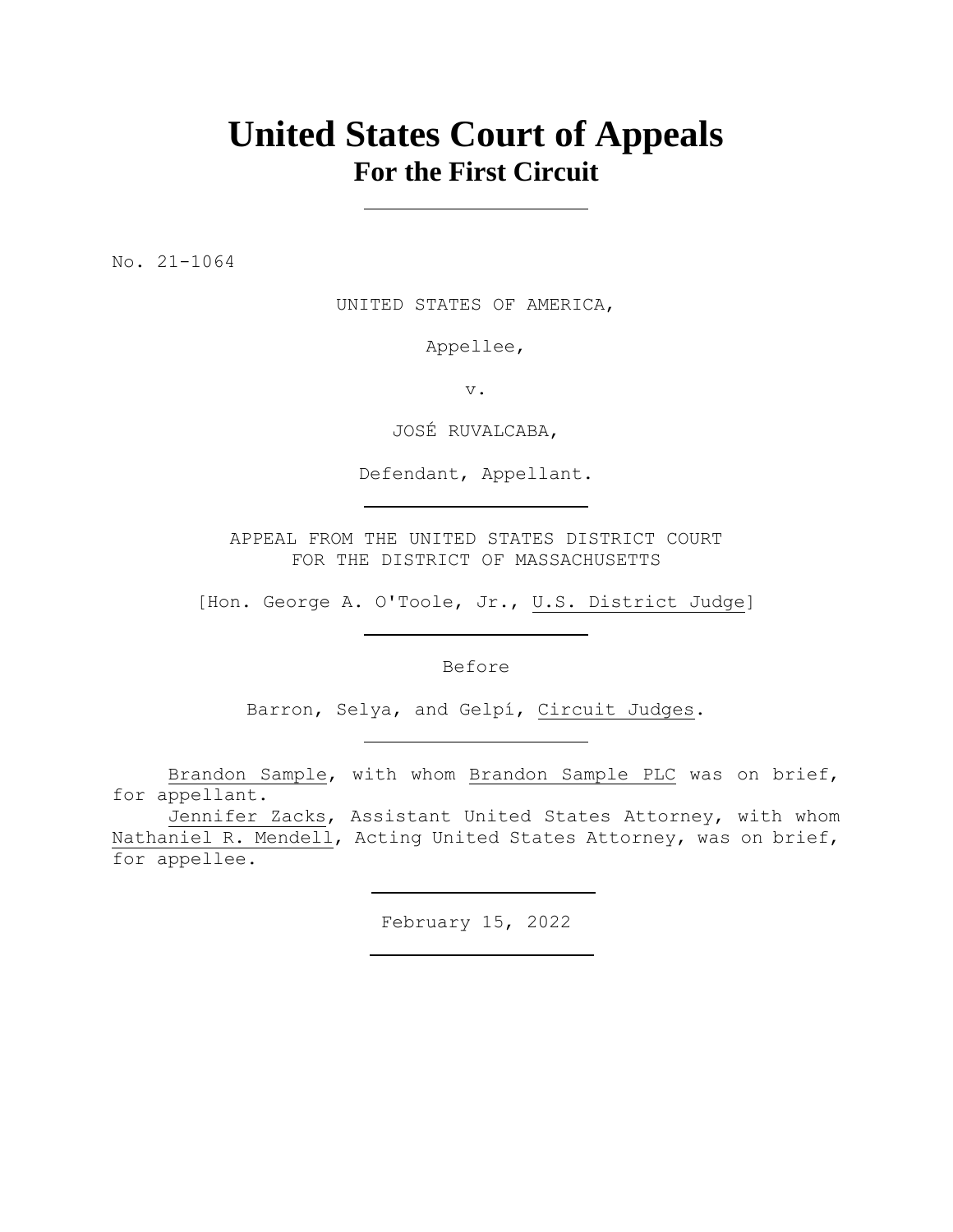**SELYA**, **Circuit Judge**. Presently before us is an appeal brought by defendant-appellant José Ruvalcaba, who is serving a life sentence for having led a drug-trafficking conspiracy. The appeal raises questions of first impression in this circuit.

To frame those questions, we note that the defendant's life sentence, imposed in 2009, encompassed a mandatory minimum, see 21 U.S.C. § 841(b)(1)(A) (2006), triggered by two prior convictions for felony drug offenses. While the defendant was serving his sentence, Congress passed the First Step Act (FSA) in December of 2018. See Pub. L. No. 115-391, 132 Stat. 5194. As relevant here, the FSA reduced certain enhanced mandatory minimum penalties (including those pursuant to section  $841(b)(1)(A)$ ) and modified the criteria for qualifying prior offenses. See id. § 401, 132 Stat. at 5220. At the same time, the FSA amended the compassionate-release statute, see 18 U.S.C. § 3582(c)(1)(A), to allow prisoners to file their own motions for compassionate release, see FSA § 603(b), 132 Stat. at 5239.

In the wake of these changes, the defendant moved for compassionate release under section 3582(c)(1)(A)(i), alleging that there were extraordinary and compelling reasons for his release. The government opposed the motion. The district court, in an unpublished order, refused the requested relief.

On appeal, the defendant broadly contends that the district court erred by concluding that it lacked the authority to

 $- 2 -$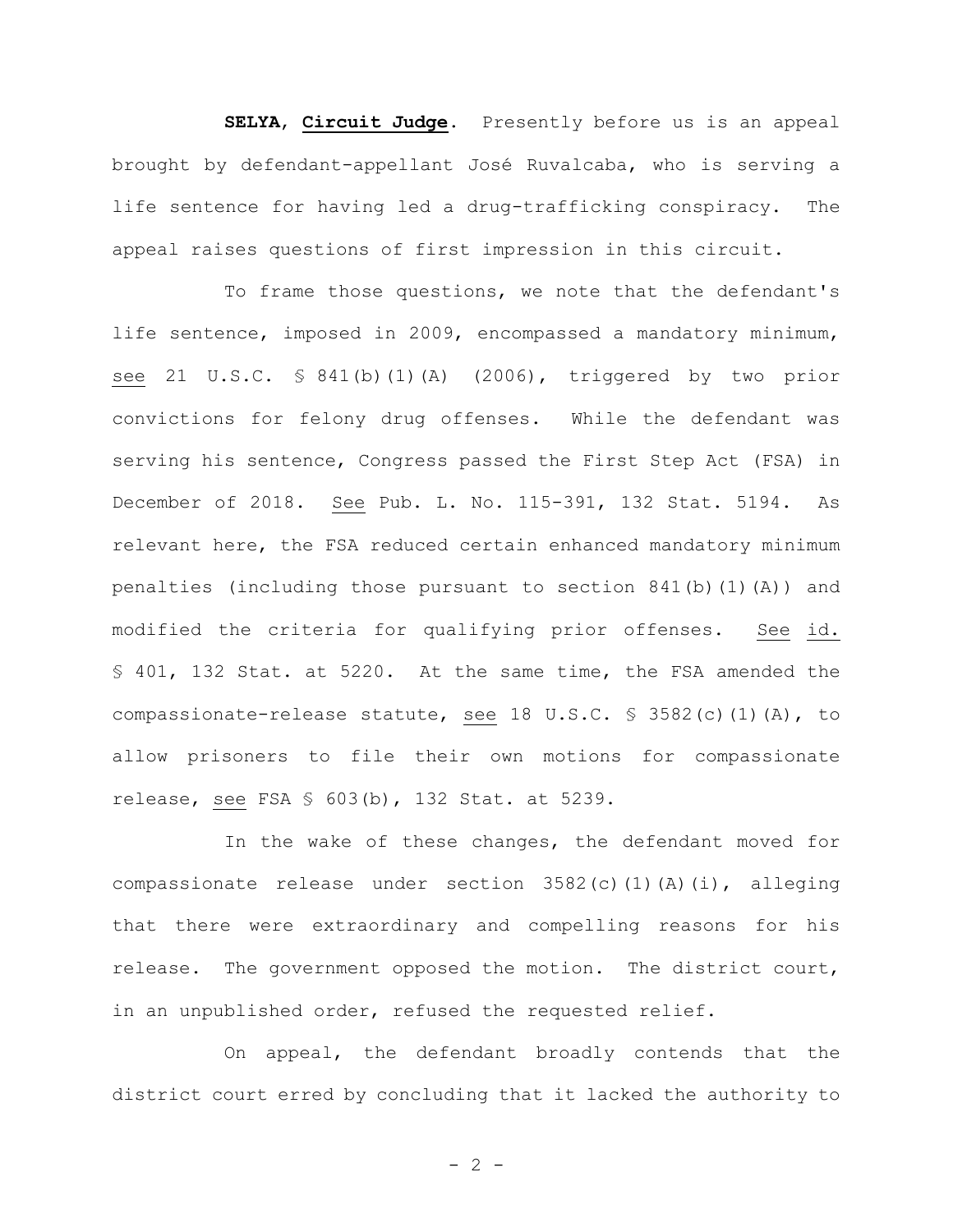reduce his sentence because the FSA's changes could not support an extraordinary and compelling reason for compassionate release. We have not yet spoken definitively on the extent of a district court's discretion in determining whether extraordinary and compelling reasons for compassionate release exist. Specifically, we have yet to resolve whether the Sentencing Commission's current policy statement (USSG §1B1.13) is applicable to and, thus, binding upon district courts in adjudicating prisoner-initiated motions for compassionate release. Nor have we yet resolved whether a district court  $-$  when confronted with such a motion  $-$  may consider certain of the FSA's changes that were not made retroactive to sentences previously imposed.

After careful consideration, we hold that a district court — when adjudicating a prisoner-initiated motion for compassionate release — is not bound by the Sentencing Commission's current policy statement. We further hold that such a court may consider the FSA's non-retroactive changes in sentencing law on an individualized basis, grounded in a defendant's particular circumstances, to determine whether an extraordinary and compelling reason exists for compassionate release. Accordingly, we vacate the order of the district court and remand for further proceedings consistent with this opinion.

- 3 -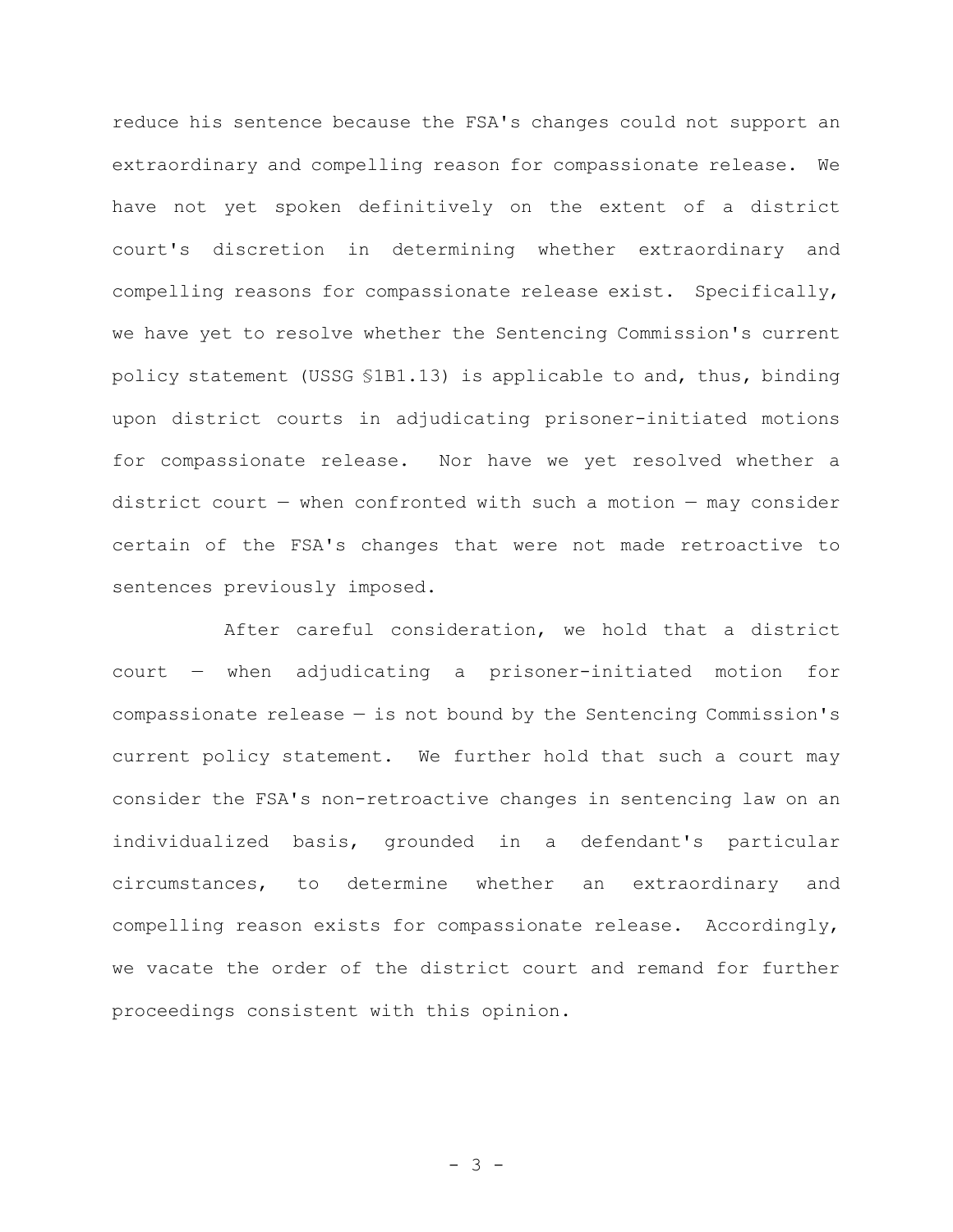Our journey starts with a rehearsal of the relevant facts and travel of the case, including a description of the pertinent aspects of the FSA and the law pertaining to compassionate release.

The defendant led a sprawling drug-distribution and money-laundering conspiracy in the early 2000s. After his apprehension, the defendant was tried and found guilty of involvement in two interlocking conspiracies: a conspiracy to distribute and to possess with intent to distribute over 500 grams of methamphetamine, see 21 U.S.C. § 846, and a conspiracy to launder money, see 18 U.S.C. § 1956(h). On April 28, 2009, the district court sentenced him to life imprisonment on the drugtrafficking charge and to a concurrent 240-month term of immurement on the money-laundering charge. The defendant appealed, and we summarily affirmed. See United States v. Ruvalcaba, No. 09-1650 (1st. Cir. Jan. 7, 2010) (unpublished judgment).

The lifetime term of imprisonment reflected the enhanced mandatory minimum penalty that Congress had prescribed for defendants with two prior "felony drug offense[s]" pursuant to section 841(b)(1)(A). See 21 U.S.C. § 841(b)(1)(A) (2006). At the time of sentencing, the defendant had two earlier California felony drug convictions: a 2001 conviction for importation, sale, and distribution of methamphetamine and a 2001 conviction for possession of methamphetamine.

**I**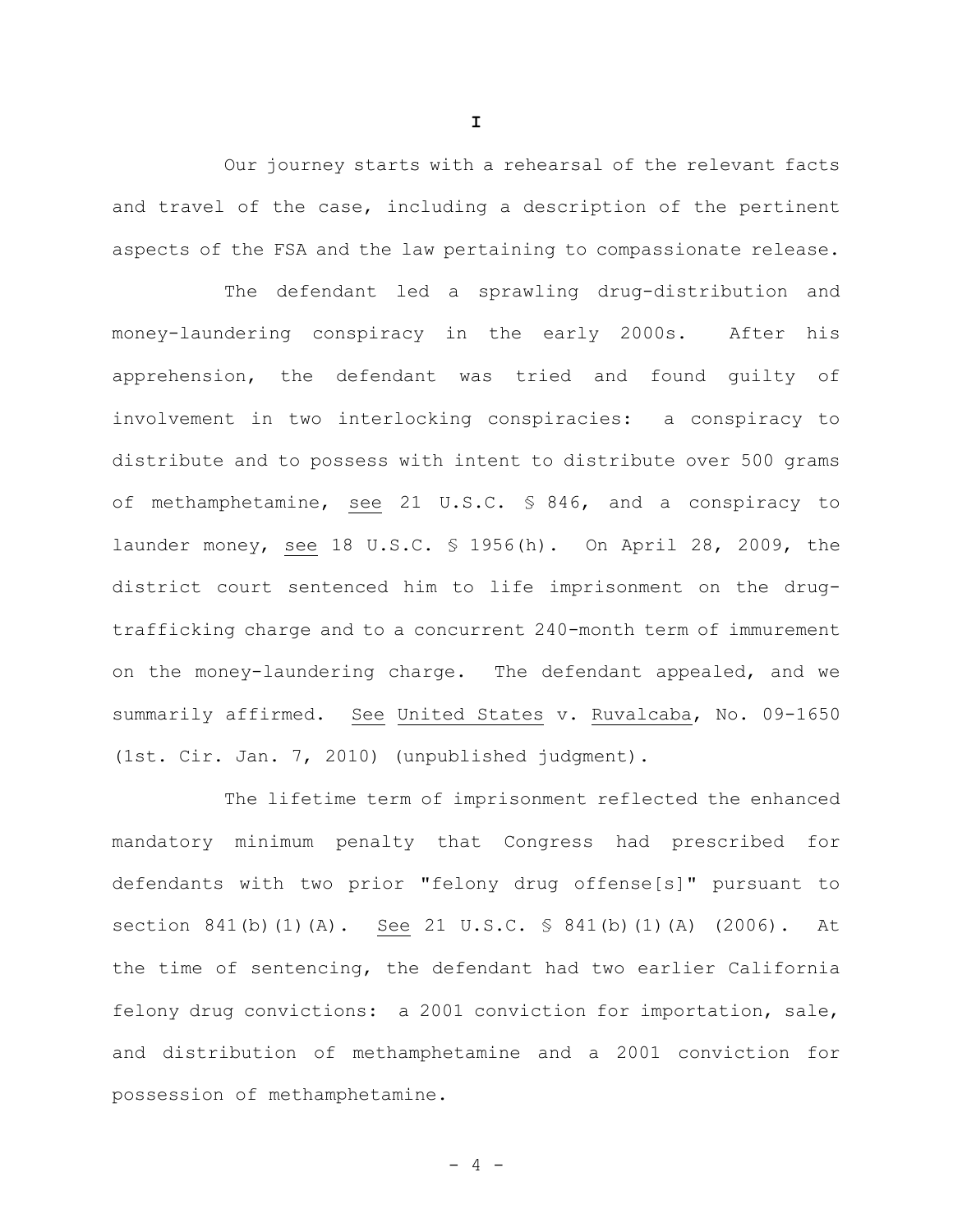We fast-forward to the spring of 2020, when the defendant moved for compassionate release under section  $3582(c)(1)(A)(i)$ , as amended by the FSA. Two of the FSA's provisions are critically important to the defendant's compassionate-release motion. First, during the more than thirty years before the FSA's passage, any motion for compassionate release had to be filed by the Director of the federal Bureau of Prisons (BOP). See 18 U.S.C. § 3582(c)(1)(A) (2012). The FSA amended the statute, allowing prisoners to file such motions on their own should the BOP decline to  $act.^1$  See FSA § 603(b), 132 Stat. at 5239.

Second, the FSA reconfigured the sentencing landscape through a series of revisions. Pertinently, it altered the scope of the statutory mandatory minimum penalties imposed pursuant to 21 U.S.C. § 841(b)(1)(A). See FSA § 401, 132 Stat. at 5220-21. This amendment reduced the mandatory minimum penalties in that section such that a defendant who had two or more prior qualifying convictions for drug offenses was no longer subject to a mandatory term of life imprisonment but, rather, to an incarcerative term of twenty-five years. See id. § 401(a)(2), 132 Stat. at 5220. For

<sup>&</sup>lt;sup>1</sup> As we noted in United States v. Saccoccia, 10 F.4th 1 (1st Cir. 2021), "[s]uch motions are variously referred to as sentencereduction motions and compassionate-release motions." Id. at 4 n.2. In this case, as in Saccoccia, "[w]e use those terms interchangeably." Id. In adopting this approach, we in no way suggest that release from imprisonment is the only form of relief contemplated under section  $3582(c)(1)(A)$ . After all, section  $3582(c)(1)(A)$  refers to sentence reductions generally.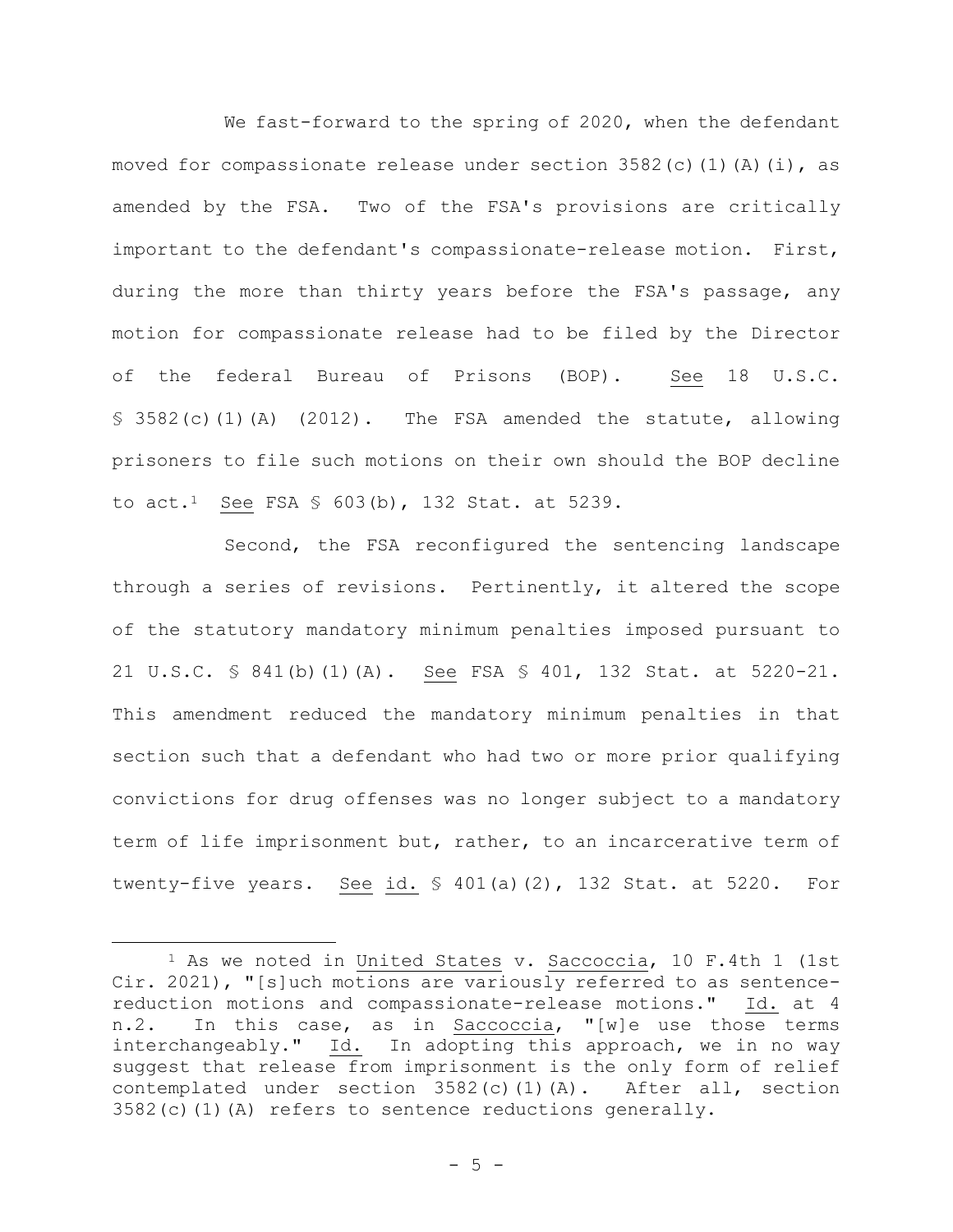a defendant with only one qualifying prior conviction, the mandatory minimum term was reduced from twenty years to fifteen years. See id. And as part and parcel of this series of changes, the FSA modified the criteria for qualifying prior offenses by replacing the term "felony drug offense" with the newly-defined terms "serious drug felony" and "serious violent felony." Id. § 401(a)(1), 132 Stat. at 5220.

Congress did not make these changes — found in section 401 of the FSA — applicable to all persons previously convicted under section 841(b)(1)(A). Instead, Congress limited the retroactivity of those amendments. Id. § 401(c), 132 Stat. at 5221 ("[Section 401], and the amendments made by this section, shall apply to any offense that was committed before the date of enactment of this Act, if a sentence for the offense has not been imposed as of such date of enactment.").

Marshalling his case for compassionate release, the defendant emphasized that had he been sentenced after the enactment of the FSA, he would have had just one qualifying prior offense and would have been subject to a mandatory prison term of only fifteen years. His life sentence was so much more draconian that, in his view, the resultant sentencing disparity was "extraordinary and compelling." This was especially true, he added, because he

- 6 -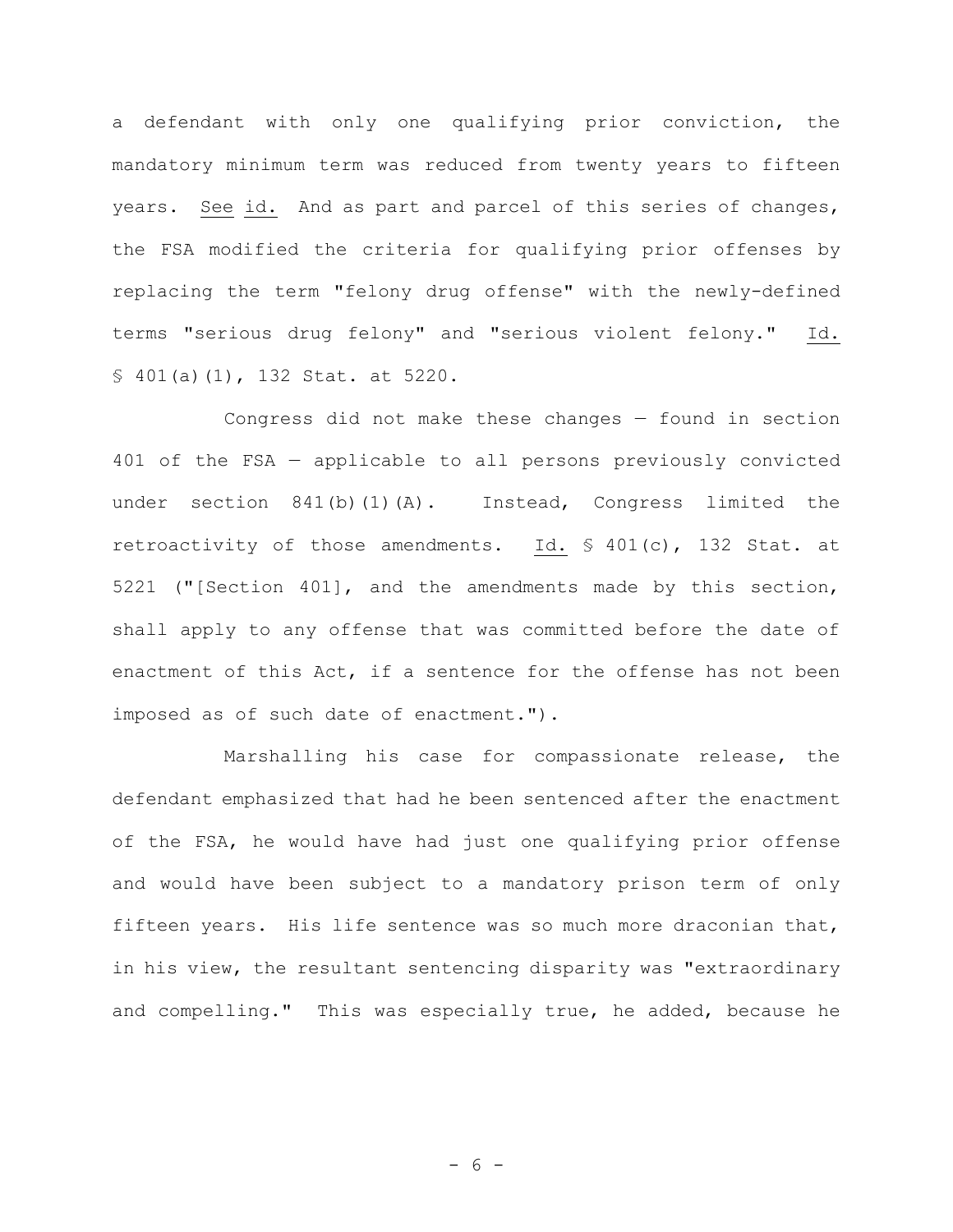was only forty-five years old and had been incarcerated on the drug-trafficking conspiracy charge for fourteen of those years.<sup>2</sup>

The defendant offered an alternative ground for compassionate release. His medical issues, he said, justified a sentence reduction. In a supplemental motion, he added that his medical conditions — along with the conditions of his confinement — rendered him uniquely susceptible to severe illness or death from COVID-19.

The district court denied the defendant's motions. As an initial matter, the court determined that the defendant had adequately exhausted his administrative remedies. See 18 U.S.C.  $$3582(c)(1)(A)$ . The court then turned to the question of whether an extraordinary and compelling reason existed sufficient to warrant compassionate release. Taking the first step along this road, the court explained that although the Sentencing Commission's current policy statement did not "directly address the FSA's" amendments to the compassionate-release statute, it "provide[d] helpful guidance." The court then rejected the

 $2$  The defendant argued, in the alternative, that the district court should reduce his sentence to twenty-five years even if both of his prior offenses continued to rank as qualifying offenses. We note, moreover, that neither party discusses the significance, if any, of the money-laundering sentence vis-à-vis the defendant's quest for compassionate release. These matters — to the extent that they are relevant — may be explored by the district court on remand, but they have no bearing on the issues that are now before us.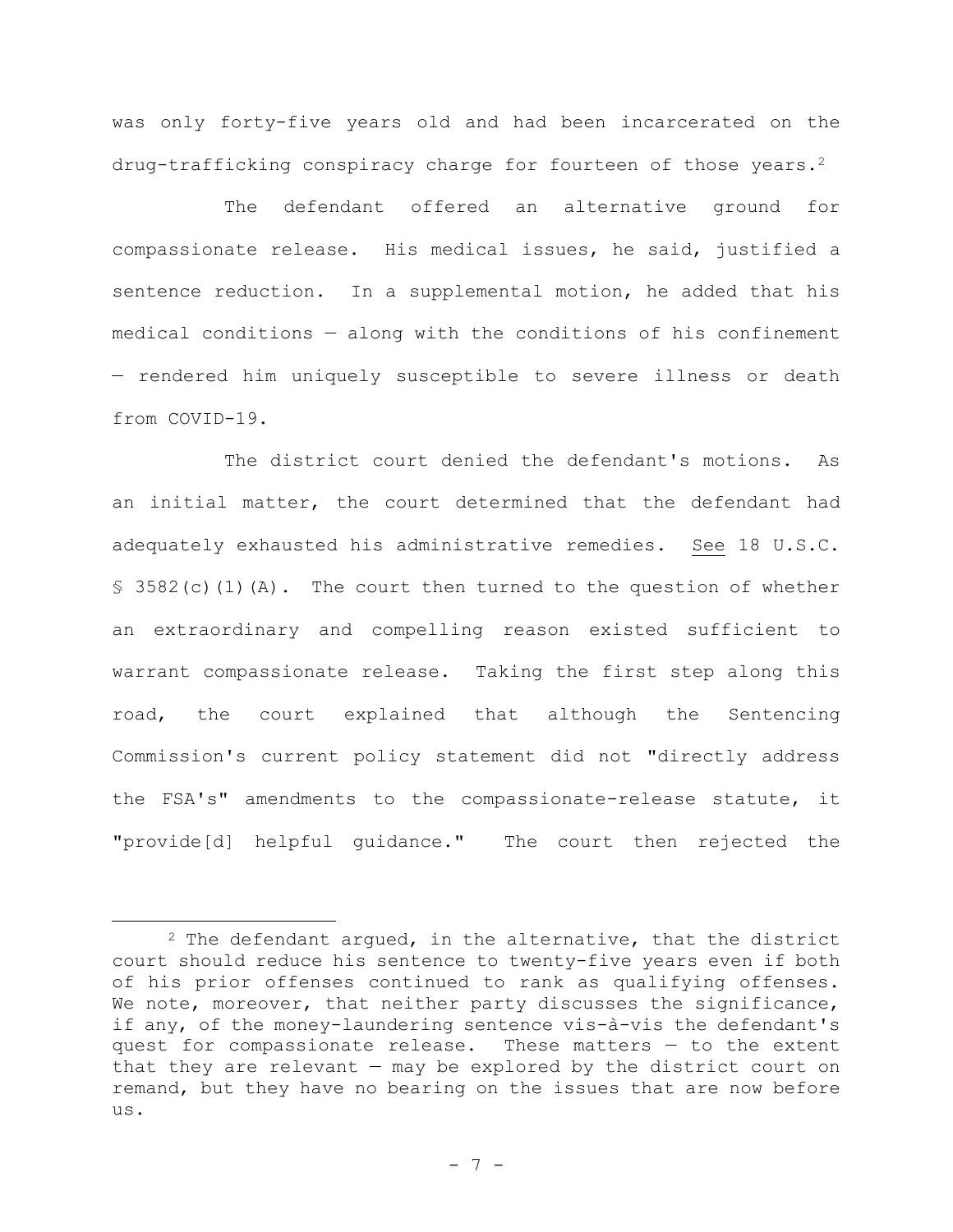defendant's "medical conditions" argument, reasoning that the BOP could adequately address the defendant's medical issues and that there was no persuasive evidence that the defendant was particularly susceptible to the ravages of COVID-19.

Shifting its focus to the FSA's reduction of the mandatory minimum penalties and the simultaneous modifications of the criteria for qualifying prior offenses, the district court disagreed that those changes could be an element of an extraordinary and compelling reason for compassionate release. In the court's estimation, the changes were prospective in effect and, therefore, any ensuing disparity could not be deemed extraordinary. To rule otherwise, the court suggested, would result in an inappropriate judicial exception to the prospective effect of the FSA's amendments and offend the principle that "[t]he court may not modify a term of imprisonment once it has been imposed." 18 U.S.C. § 3582(c).

This timely appeal followed. In it, the defendant challenges the district court's refusal to consider the FSA's nonretroactive changes in sentencing law as part of the "extraordinary and compelling" calculus. He does not challenge the district court's rejection of his plaint that his medical issues, standing alone, warranted compassionate release.

- 8 -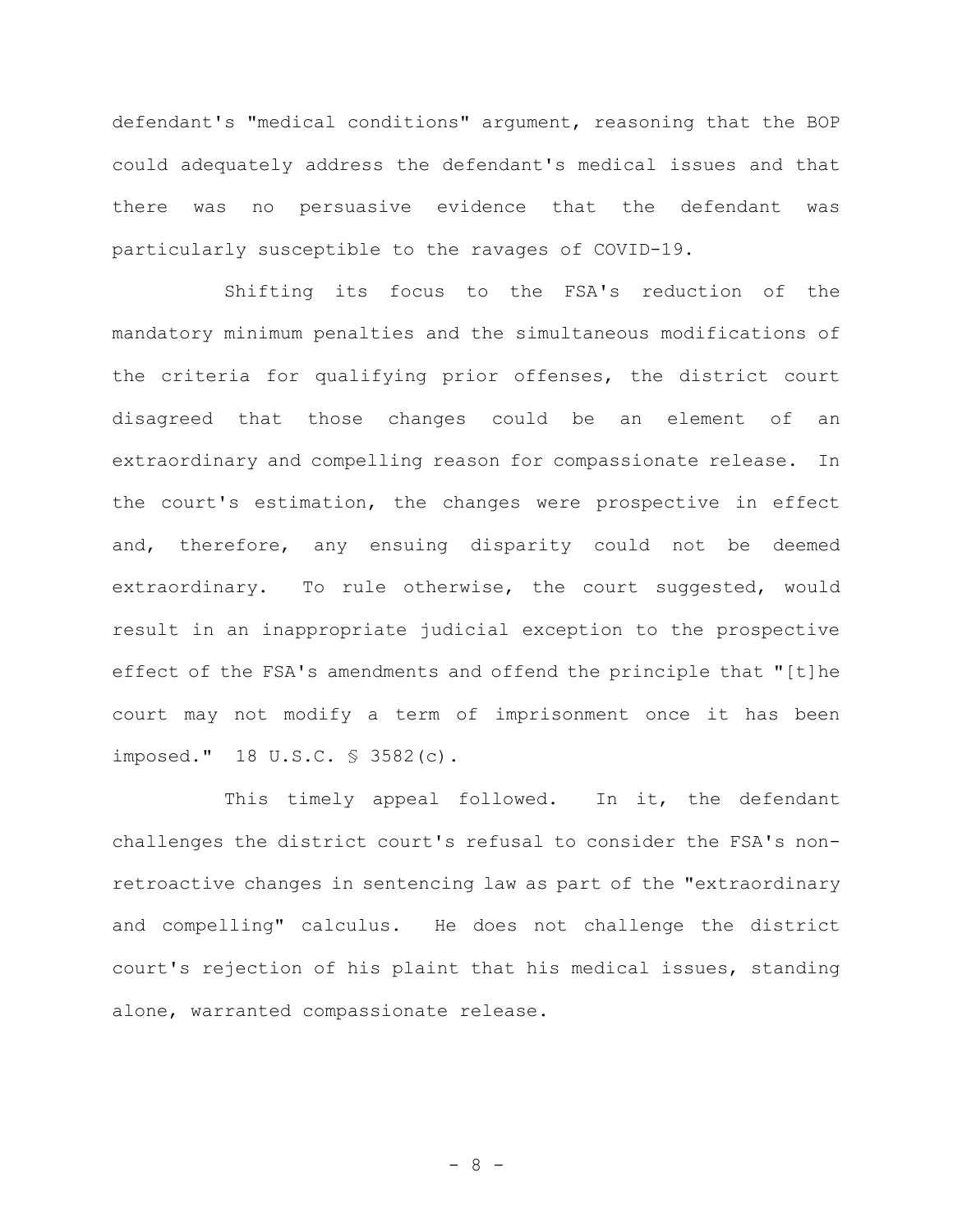Section  $3582(c)(1)(A)$  authorizes a court to reduce a term of imprisonment when "extraordinary and compelling reasons warrant such a reduction."<sup>3</sup> A prisoner seeking such relief may file a motion after exhausting his administrative remedies. See 18 U.S.C. § 3582(c)(1)(A); United States v. Texeira-Nieves, 23 F.4th 48, 52-53 (1st Cir. 2022). To grant the motion, the district court must find both that the defendant has presented an "extraordinary and compelling" reason warranting a sentence reduction, 18 U.S.C.  $\frac{1}{5}$  3582(c)(1)(A)(i), and that "such a reduction is consistent with applicable policy statements issued by the Sentencing Commission," id. § 3582(c)(1)(A). In addition, the district court must consider any applicable section 3553(a) factors, see id., and "determine whether, in its discretion, the reduction . . . is warranted in whole or in part under the particular circumstances of the case," United States v. Saccoccia, 10 F.4th 1, 4 (1st Cir. 2021) (omission in original) (quoting Dillon v. United States, 560 U.S. 817, 827 (2010)).

<sup>&</sup>lt;sup>3</sup> The compassionate-release statute further provides that a district court may grant relief to some prisoners who are at least seventy years of age, who have served at least thirty years, and who are not found to be "a danger to the safety of any other person or the community." 18 U.S.C. § 3582(c)(1)(A)(ii); see United States v. Texeira-Nieves, 23 F.4th 48, 54 n.3 (1st Cir. 2022). This provision is not implicated here.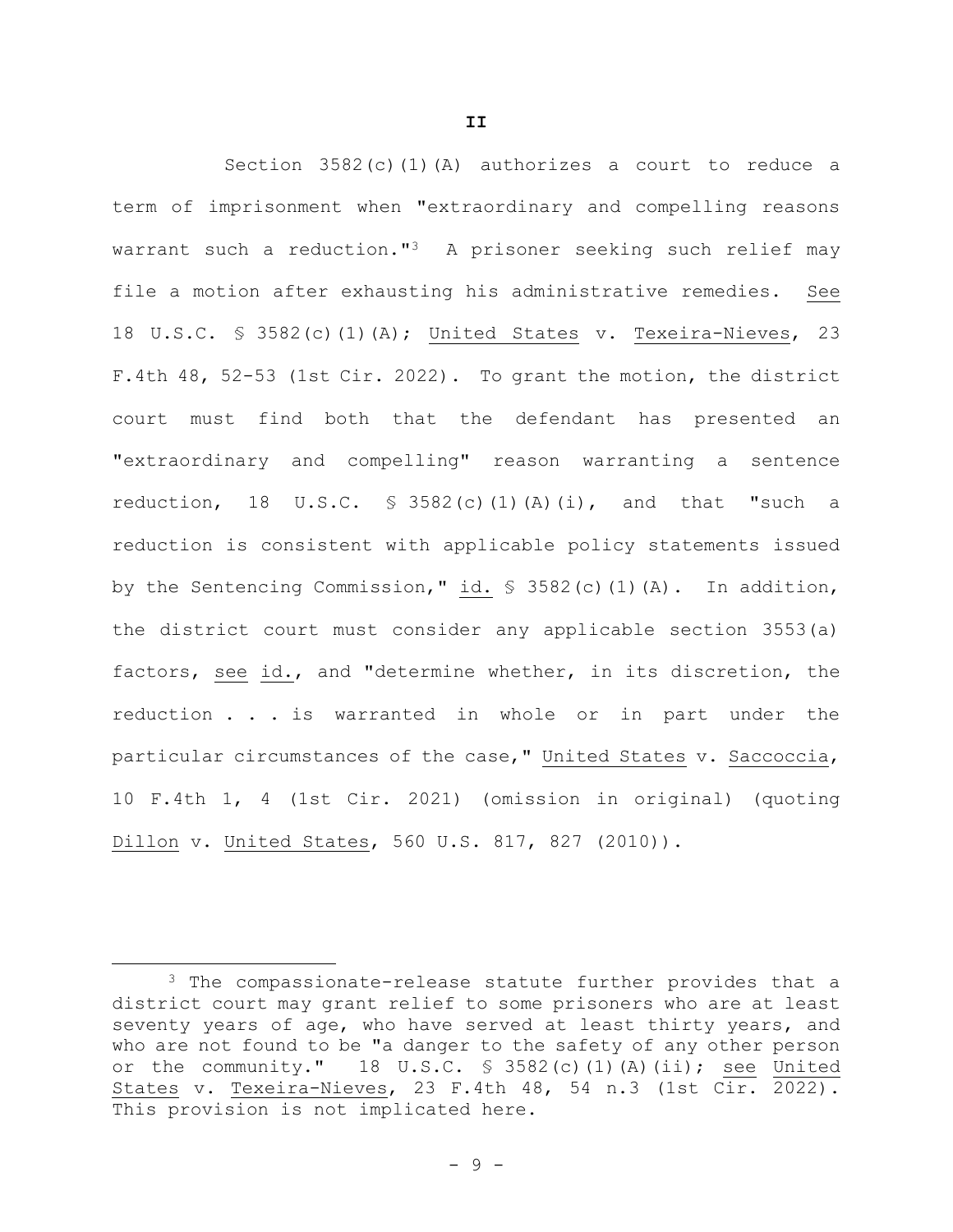We review a district court's denial of a compassionaterelease motion for abuse of discretion. See, e.g., id. at 4-5. This standard is not monolithic and, under it, we review embedded questions of law de novo and embedded findings of fact for clear error. See United States v. Vélez-Andino, 12 F.4th 105, 112 (1st Cir. 2021); Saccoccia, 10 F.4th at 5.

In the case at hand, the defendant argues that the district court erred as a matter of law when it concluded that the FSA's changes to the mandatory minimum penalties in section 841(b)(1)(A) and to the criteria for qualifying offenses could never form part of the basis for granting a compassionate-release motion. This argument raises questions of law, which engender de novo review. See Texeira-Nieves, 23 F.4th at 55; Saccoccia, 10 F.4th at 4-5.

Our analysis proceeds in three parts. First, we address whether the Sentencing Commission's current policy statement on compassionate release is applicable to prisoner-initiated motions.<sup>4</sup> Second – after concluding that the policy statement is presently no bar — we proceed to examine whether a district court

<sup>&</sup>lt;sup>4</sup> The government suggests that we need not reach this issue. But the government also suggests that we should affirm on the grounds that the policy statement is binding. See United States v. Rodríguez-Peña, 470 F.3d 431, 433 (1st Cir. 2006) (per curiam) (stating that court of appeals may affirm on any basis apparent from the record). We address the authority of the policy statement to explain why we cannot affirm on the alternative basis suggested by the government.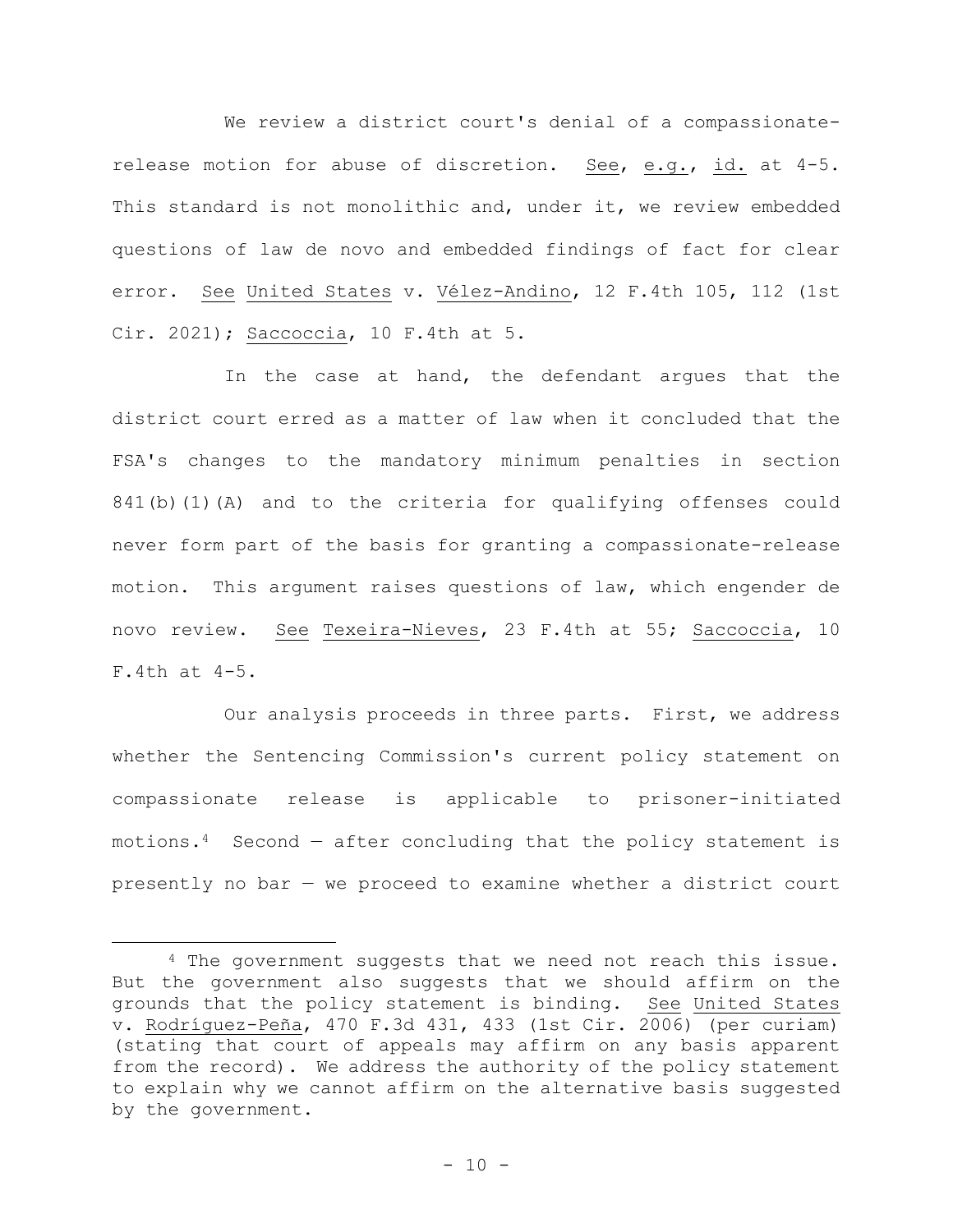may permissibly consider those prospective changes on an individualized basis to find an extraordinary and compelling reason warranting compassionate release. Third, we briefly address an alternative ground for affirmance advanced by the government.

### **A**

Section 3582(c)(1)(A) requires that a sentence reduction be "consistent with applicable policy statements issued by the Sentencing Commission." 18 U.S.C. § 3582(c)(1)(A). In other words, "applicable policy statements" issued by the Sentencing Commission are binding on courts reviewing compassionate-release motions. See Saccoccia, 10 F.4th at 7 (citing Dillon, 560 U.S. at 826-27).

For over twenty years, this "consistency" requirement was toothless: the Sentencing Commission did not issue any policy statement on compassionate release until 2006. See USSG §1B1.13 (2006). This inaction persisted despite Congress's express instruction that the Sentencing Commission "describe what should be considered extraordinary and compelling reasons for sentence reduction, including the criteria to be applied and a list of specific examples." 28 U.S.C. § 994(t).

When the dam broke and a policy statement was eventually issued, that statement mostly mirrored the then-current statutory

- 11 -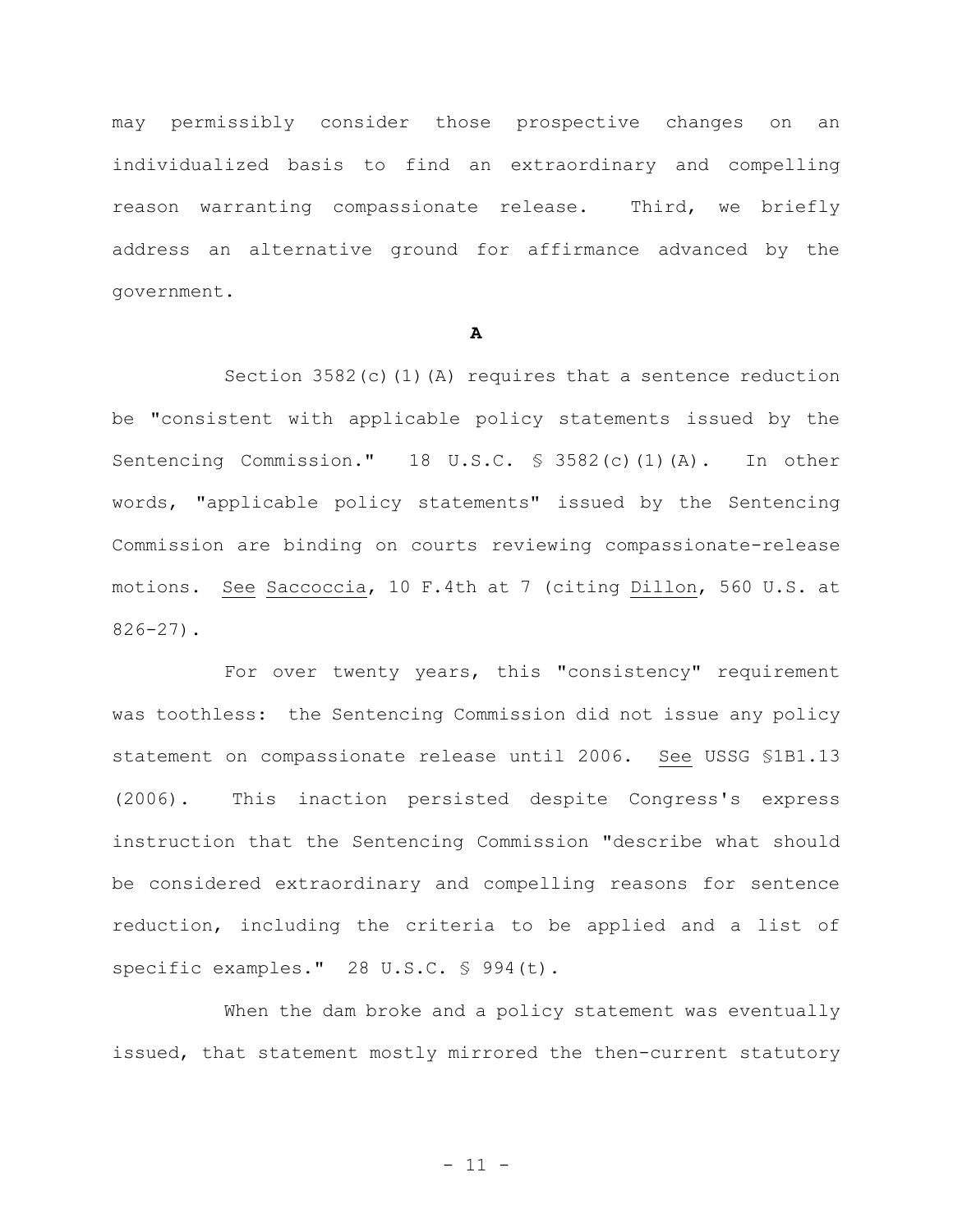language.5 See USSG §1B1.13 (2006). Later, the Sentencing Commission identified some extraordinary and compelling reasons in the commentary to section 1B1.13. See id. §1B1.13 cmt. n.1 (A)- (D). At the time the FSA was enacted, this compendium included four categories of extraordinary and compelling reasons: medical conditions; age; family circumstances; and a catch-all for other reasons deemed appropriate by the BOP. See id.

That list remains unchanged today. Neither the policy statement nor the commentary  $-$  at least explicitly  $-$  say that nonretroactive changes in sentencing law may constitute an extraordinary and compelling reason for compassionate release. In order to put this appeal into perspective, then, we evaluate the effect, if any, of section 1B1.13 on the defendant's effort to obtain compassionate release.

To perform this evaluation, our starting point is the relevant text of both the statute and the current policy statement. See United States v. Smith, 954 F.3d 446, 448 (1st Cir. 2020). The statute demands that an inquiring court consider whether a reduction is "consistent with" policy statements that are

<sup>5</sup> We say "mostly" because section 1B1.13 also requires a finding that the defendant is not dangerous in order to grant compassionate release based on extraordinary and compelling reasons. See USSG §1B1.13(2); 18 U.S.C. § 3582(c)(1)(A)(i); see also Texeira-Nieves, 23 F.4th at 54 n.3. This requirement reflects a mandate contained in a different provision — 18 U.S.C.  $$3582(c)(1)(A)(ii).$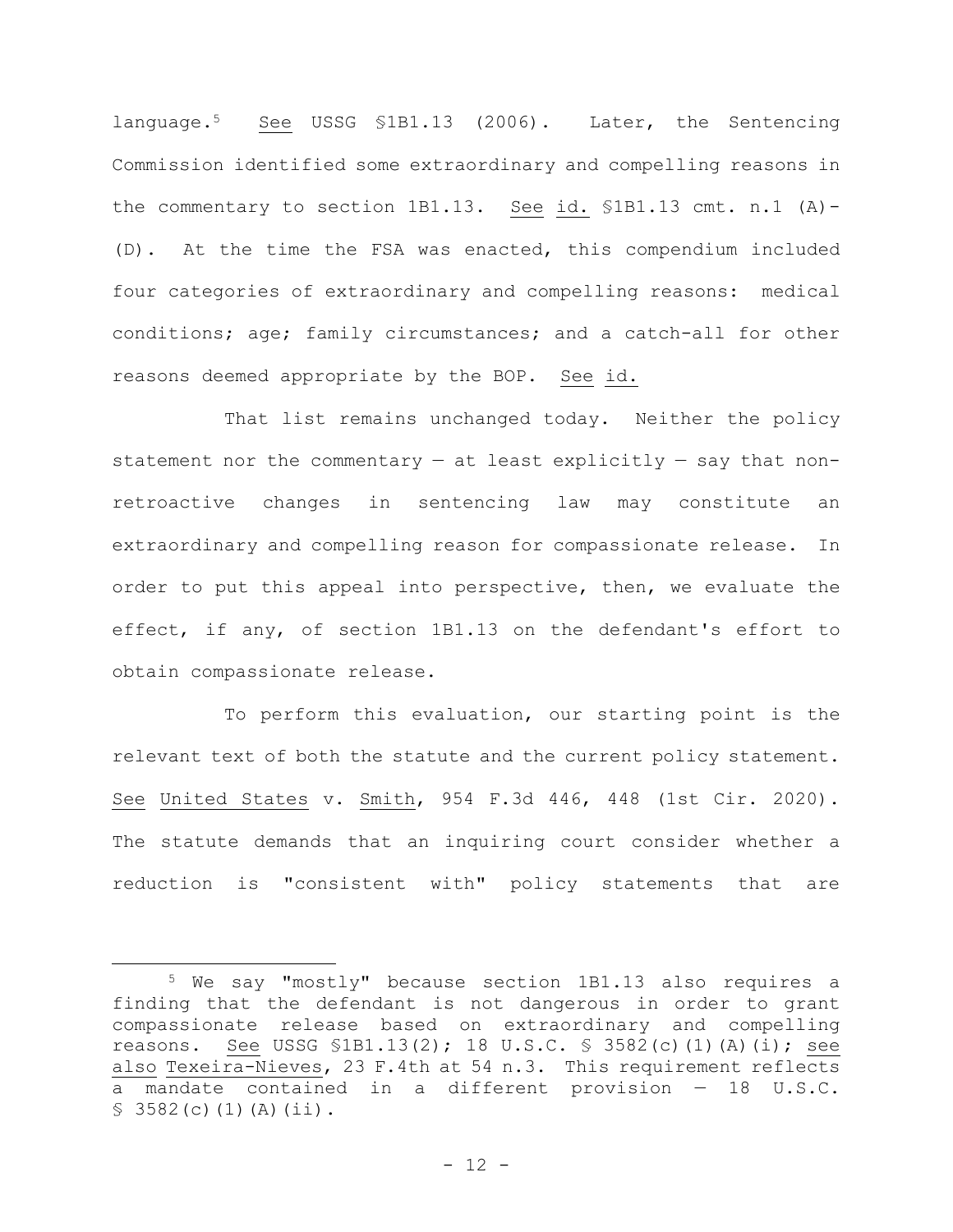"applicable." 18 U.S.C. § 3582(c)(1)(A). But there is a rub: section 1B1.13 was last modified in November of 2018 — before the FSA amended the compassionate-release statute to allow for prisoner-initiated motions. The obvious question, then, is whether this policy statement is "applicable" to motions of a type that did not exist when it was written. To resolve this question, we turn principally to the language of the policy statement itself.

The text of the current policy statement makes pellucid that it is "applicable" only to motions for compassionate release commenced by the BOP. Section 1B1.13 starts with a description of the condition that the compassionate-release process must be initiated by the BOP. See USSG §1B1.13 ("Upon motion of the Director of the Bureau of Prisons under 18 U.S.C.  $\S$  3582(a)(1) . . . ."). This imperative is a "direct textual instruction" and describes a "central statutory feature of the compassionate release scheme prior to the [FSA]." United States v. Long, 997 F.3d 342, 358 (D.C. Cir. 2021). The policy statement is therefore not "applicable," on a literal reading, to motions brought by prisoners; it applies only to motions brought by the BOP. See id. at 357 (determining that policy statement is "facially inapplicable" to prisoner-initiated motions); United States v. McCoy, 981 F.3d 271, 282 & n.7 (4th Cir. 2020); United States v. Gunn, 980 F.3d 1178, 1180 (7th Cir. 2020); United States v. Brooker, 976 F.3d 228, 235-36 (2d Cir. 2020).

- 13 -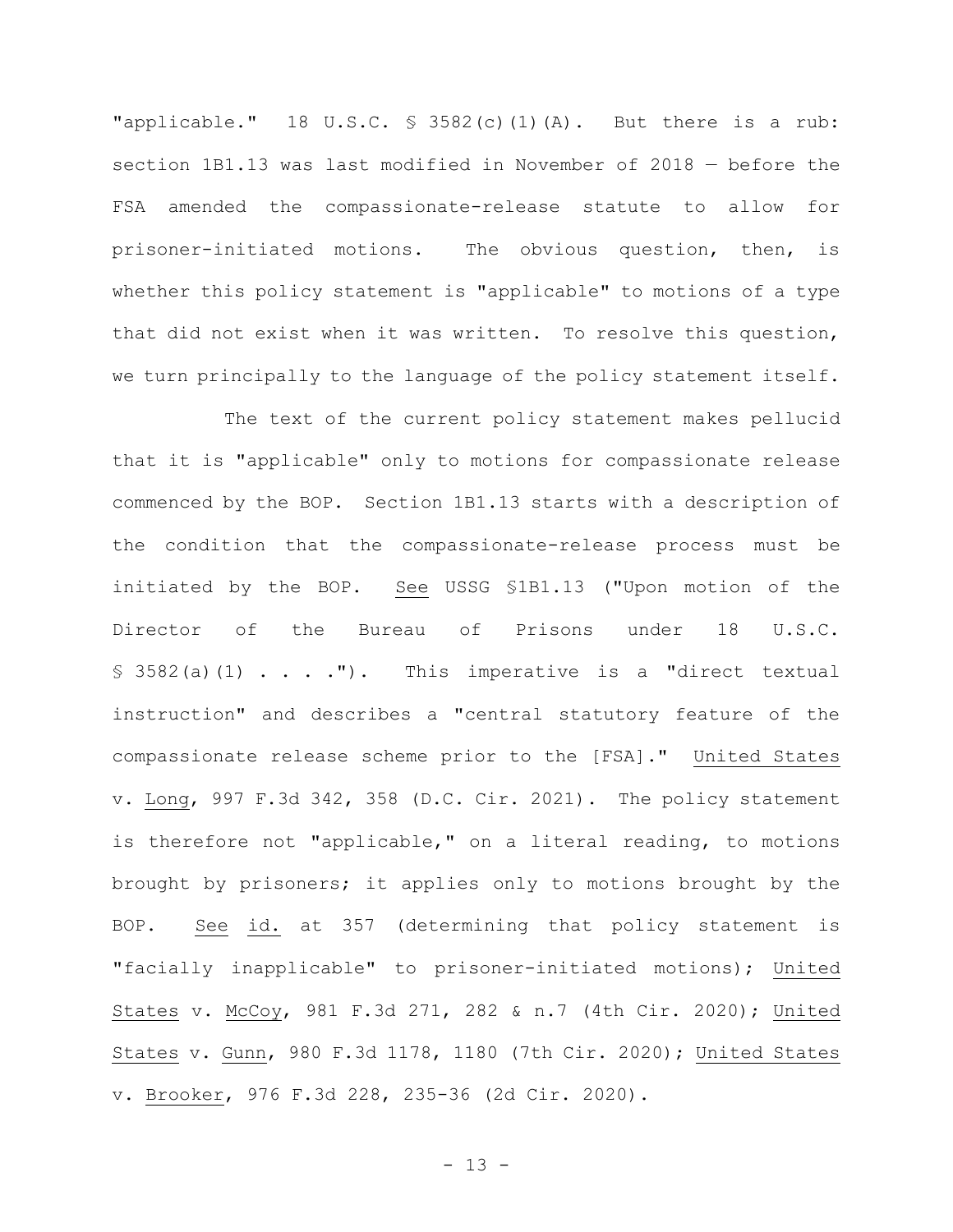The Sentencing Commission's commentary to the policy statement reinforces this view. See USSG §1B1.13 cmt. n.1-5. Such commentary is generally considered as authoritative (with exceptions not applicable here). See Stinson v. United States, 508 U.S. 35, 38 (1993); see also Long, 997 F.3d at 356. The commentary confirms that the policy statement applies only to motions filed by the BOP. It reiterates that "[a] reduction under this policy statement may be granted only upon motion by the Director of the Bureau of Prisons pursuant to 18 U.S.C. § 3582(c)(1)(A)." USSG §1B1.13 cmt. n.4. A prisoner-initiated motion for compassionate release cannot — by the Sentencing Commission's own words — be brought under "th[at] policy statement." Id.; see McCoy, 981 F.3d at 282; Brooker, 976 F.3d at 236.

To find the existing policy statement "applicable" to prisoner-initiated motions, we would need to excise the language referring to motions brought by the BOP. That would be major surgery and undertaking it would be well outside our proper interpretive province. See, e.g., Long, 997 F.3d at 356; McCoy, 981 F.3d at 282. We may not "blue pencil" unambiguous text to divorce it from its context.6 Mass. Mut. Life Ins. Co. v. Russell, 473 U.S. 134, 141-142 (1985).

<sup>6</sup> Let us be perfectly clear. We do not suggest that the current policy statement is invalid but, rather, we read it as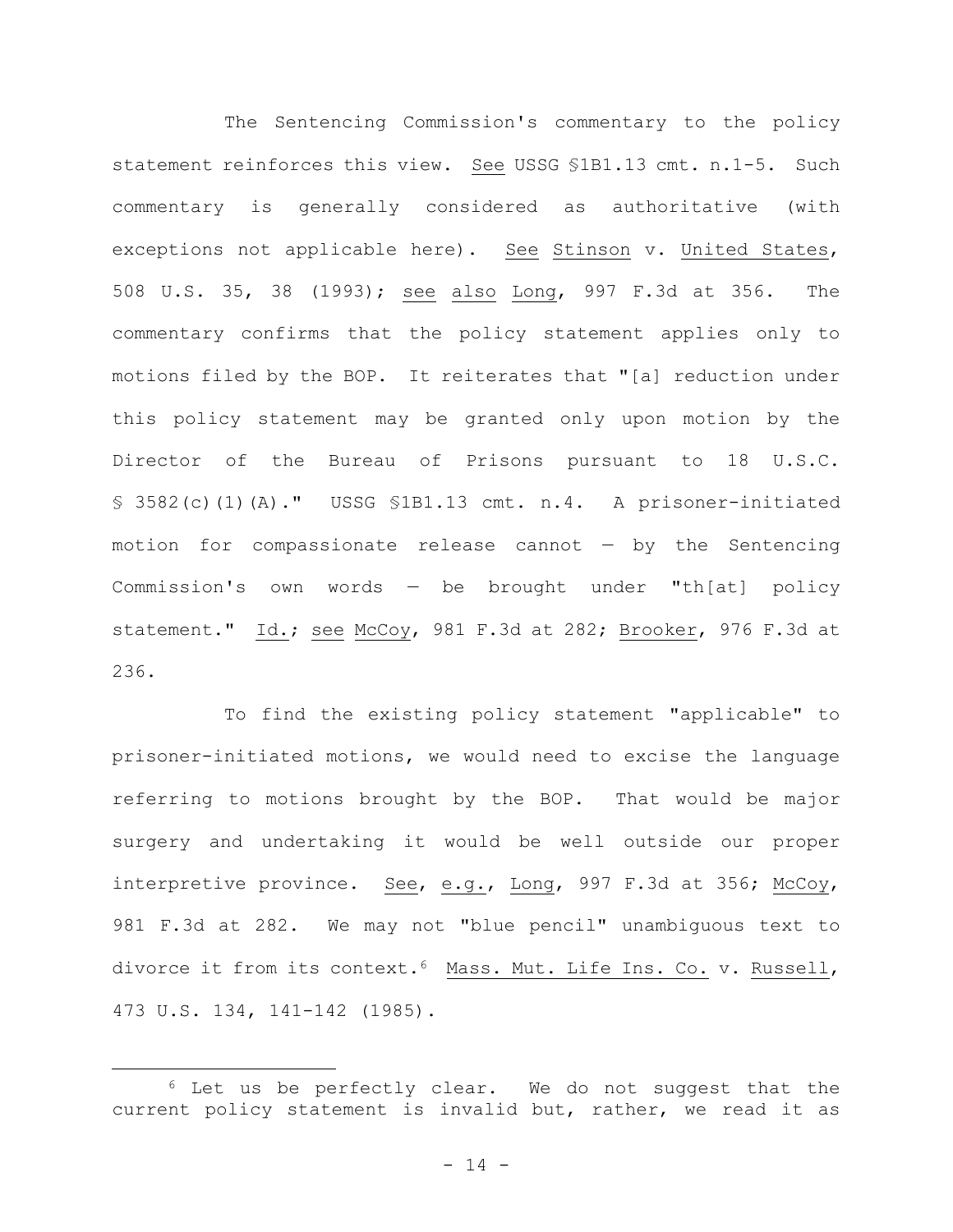Of course, the Sentencing Commission has left its policy statement intact, without amendment, since the FSA first allowed for prisoner-initiated motions for compassionate release. This passivity on the Commission's part arguably might spawn an inference that the Commission found the current policy statement to remain responsive notwithstanding the broadening of the compassionate-release statute. Here, however, there is no fertile ground for any such inference. The simple fact of the matter is that the Sentencing Commission has lacked a quorum for most of the time that has elapsed since the FSA's passage. See Guerrant v. United States, 142 S. Ct. 640, 640-41 (2022) (statement of Sotomayor, J., joined by Barrett, J.); Saccoccia, 10 F.4th at 7. Consequently, it has not had any realistic opportunity to issue a post-FSA policy statement. Viewed against this backdrop, the Sentencing Commission's silence does not suggest that it regards any part of its current policy statement as applicable to prisonerinitiated motions for compassionate release. See Long, 997 F.3d at 355 (explaining that Sentencing Commission has "never suggested that its existing policy statement applies to defendant motions

applicable only to a limited context — compassionate-release motions brought by the BOP. See United States v. Jones, 980 F.3d 1098, 1111 n.19 (6th Cir. 2020); Brooker, 976 F.3d at 236. The conclusion that the current policy statement remains valid with respect to compassionate-release motions brought by the BOP but not as to those brought by prisoners is not internally inconsistent.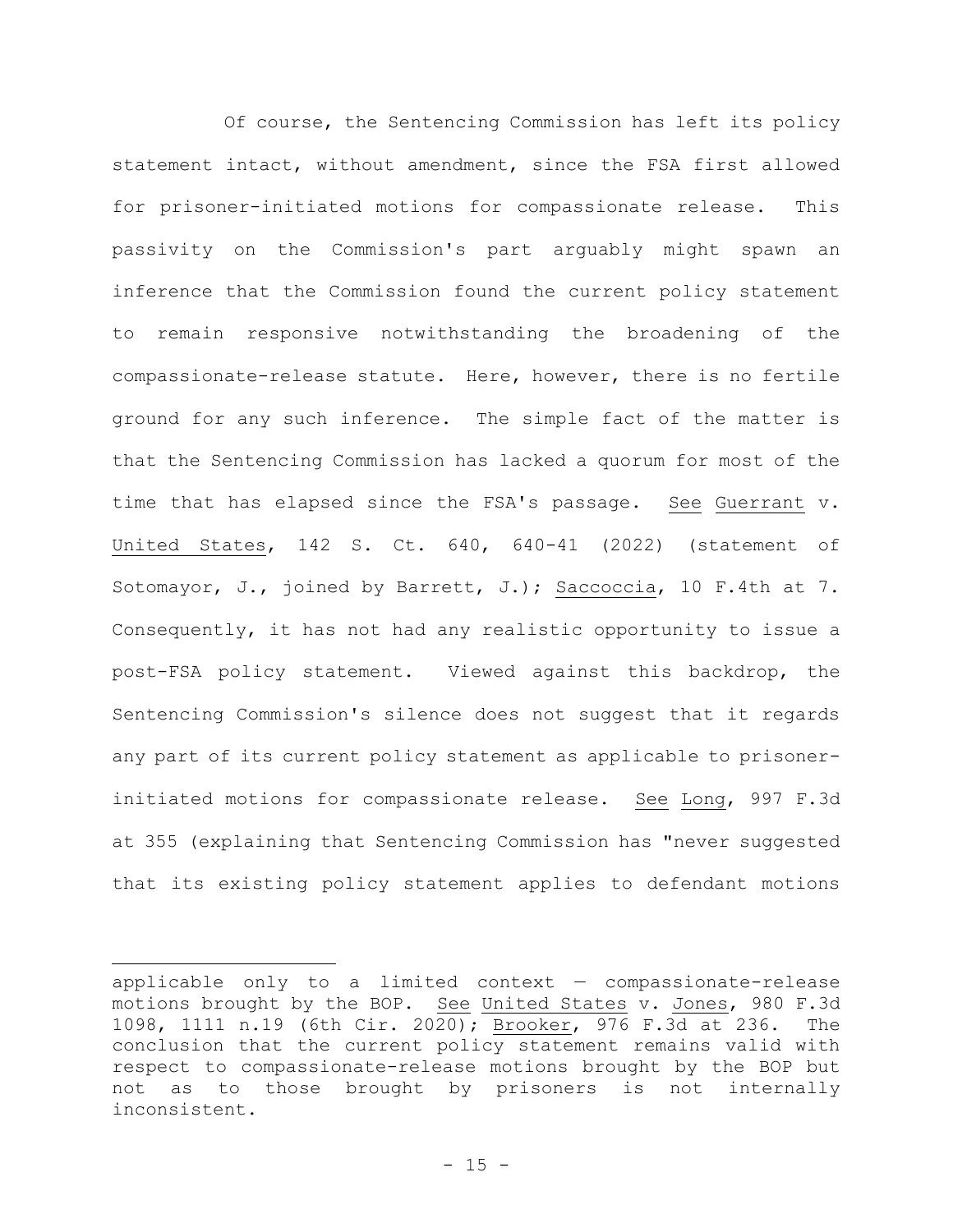under the First Step Act"); McCoy, 981 F.3d at 283 (declining to assume what Sentencing Commission would decide following the FSA).

For these reasons, we hold that a district court is not constrained by the existing policy statement on compassionate release when adjudicating a motion brought by a prisoner. This holding aligns our court with the overwhelming majority of the courts of appeals that have decided the issue. See United States v. Andrews, 12 F.4th 255, 259 (3rd Cir. 2021); Long, 997 F.3d at 359; United States v. Aruda, 993 F.3d 797, 802 (9th Cir. 2021) (per curiam); United States v. Shkambi, 993 F.3d 388, 392-93 (5th Cir. 2021); United States v. McGee, 992 F.3d 1035, 1050 (10th Cir. 2021); McCoy, 981 F.3d at 282; United States v. Jones, 980 F.3d 1098, 1101 (6th Cir. 2020); Gunn, 980 F.3d at 1180; Brooker, 976 F.3d at 230.

We recognize that there is an outlier. A divided panel of the Eleventh Circuit has held that the current policy statement applies to prisoner-initiated motions. See United States v. Bryant, 996 F.3d 1243, 1247 (11th Cir.), cert. denied, 142 S. Ct. 583 (2021). That holding, though, is based mainly on the court's insistence that an "applicable policy statement" is merely one that is "capable of being applied" or "relevant." Id. at 1252-53. This tautological approach may have a certain superficial appeal, but "there are situations in which rigid adherence to semantic orthodoxy must yield to common sense." United States ex

 $- 16 -$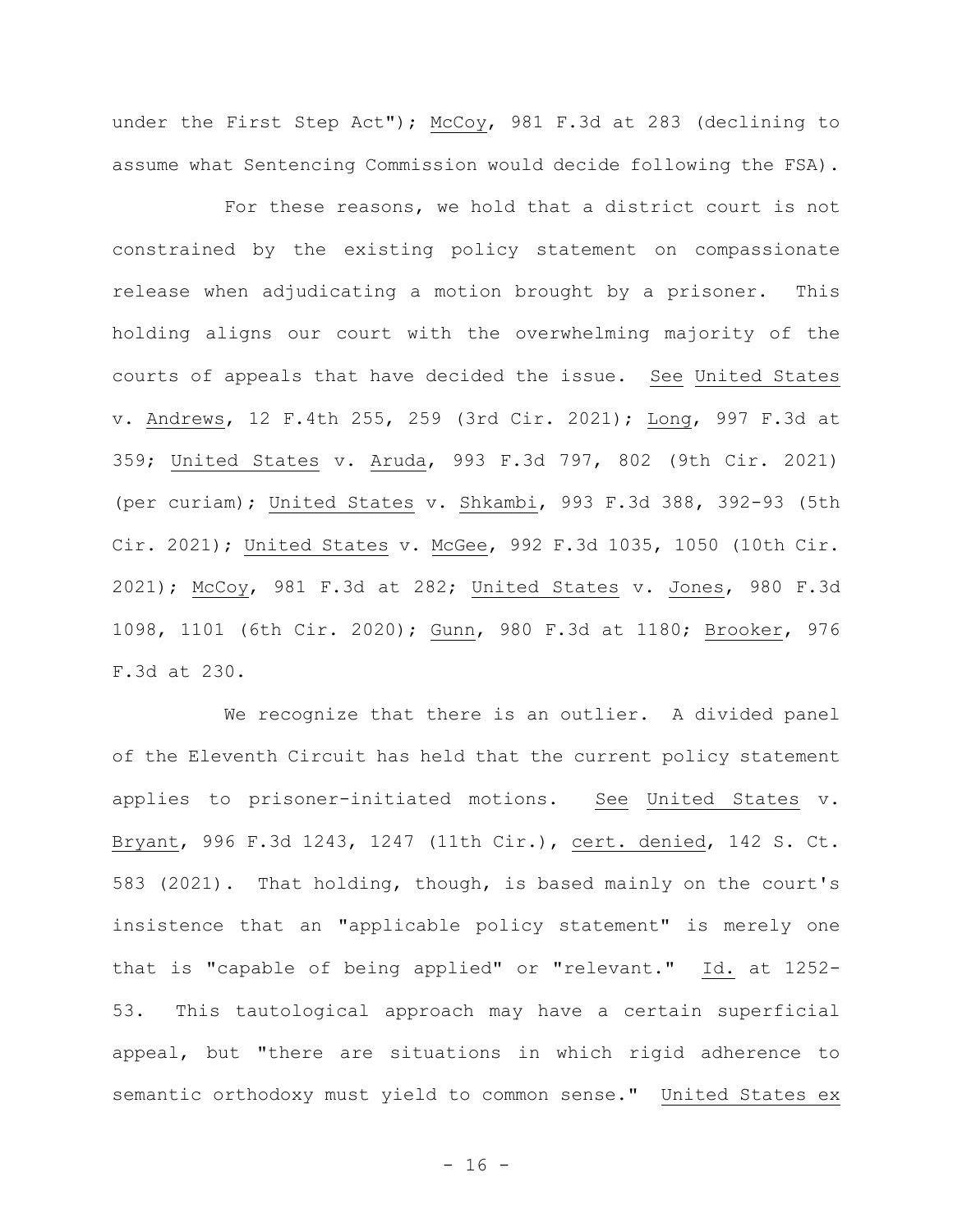rel. Ondis v. City of Woonsocket, 587 F.3d 49, 57 (1st Cir. 2009). Although the Bryant majority purported to analyze the phrase "applicable policy statements" in the statutory "context and with a view to [its] place in the overall statutory scheme," Sturgeon v. Frost, 136 S. Ct. 1061, 1070 (2016) (quotations omitted), such context and scheme make luminously clear that the current policy statement cannot be "applicable" to prisoner-initiated motions.

Congress authorized the Sentencing Commission to promulgate "general policy statements" that would "further the purposes set forth in" 18 U.S.C. § 3553(a)(2), including "the appropriate use of  $\ldots$  . the sentence modification provisions" in section 3582(c). See 28 U.S.C. § 994(a)(2)(C). Section 603(b) of the FSA fundamentally changed the compassionate-release mechanism. The amendment, entitled "Increasing the Use and Transparency of Compassionate Release," created a new regime in which  $-$  for the first time — prisoners may seek compassionate release even when the BOP does not deign to act on their behalf. FSA § 603(b), 132 Stat. at 5239. By empowering district courts to grant compassionate release in response to a prisoner's own request, the amendment effected a paradigm shift in how compassionate release would function. Given the profound nature of this paradigm shift, it is fair to say that the "purposes" and "appropriate use" of the compassionate-release statute (to use the language of 28 U.S.C. § 994(a)(2)(C)) have swelled beyond those that inhered in the

- 17 -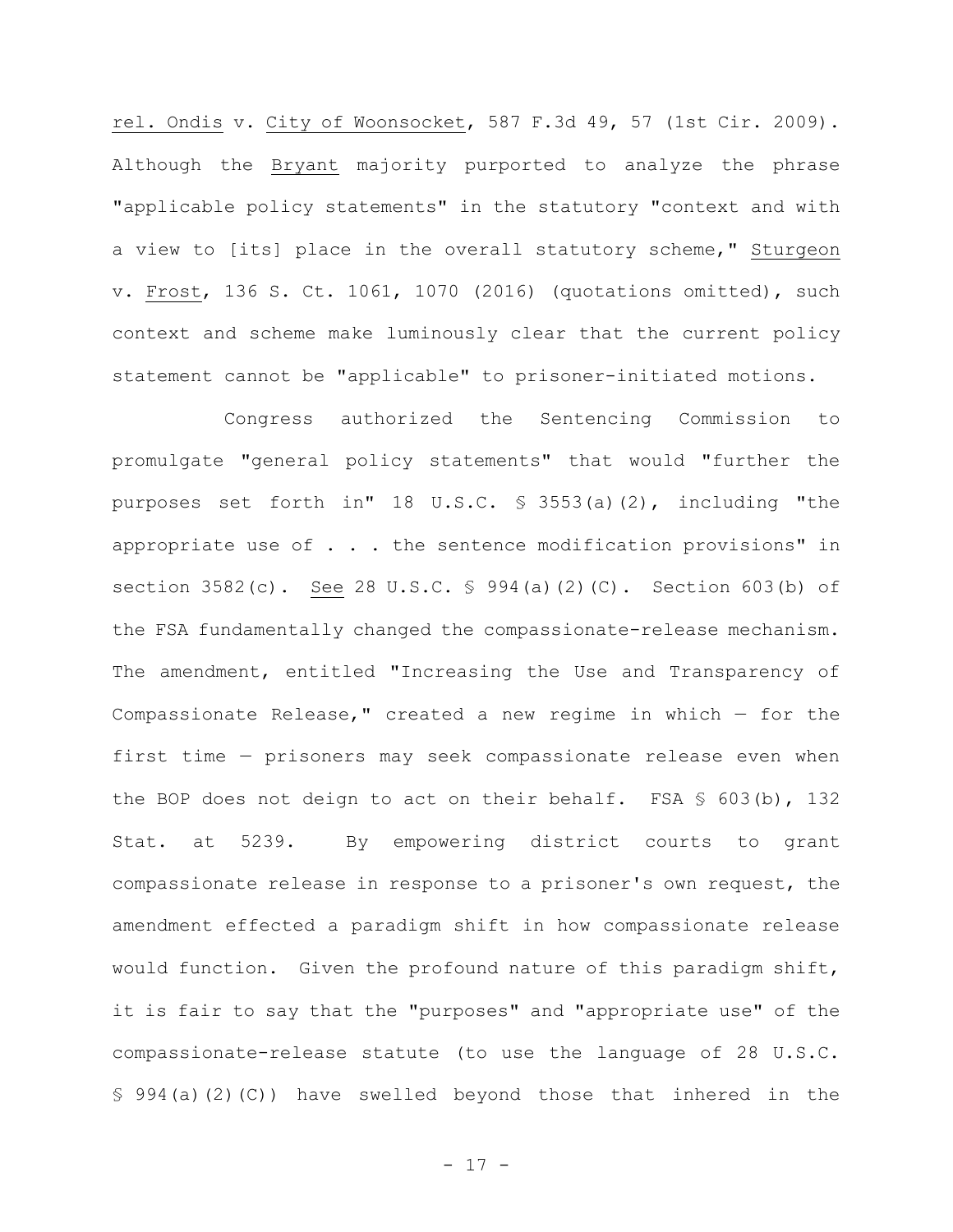statute when the Sentencing Commission issued its original policy statement. It would blink reality to assume that the Sentencing Commission would think that the only modifications necessary to the existing policy statement would be to disregard the references to motions brought by the BOP.

If more were needed  $-$  and we doubt that it is  $-$ Application Note 1(D) of the commentary cinches the matter. See USSG §1B1.13 cmt. n.1(D). This note requires that "other" extraordinary and compelling reasons — that is, reasons not specifically described in the commentary — must be "determined by the Director of the  $[BOP]$ ." Id. Such a requirement is plainly a relic of the outdated regime by which the BOP would in all cases weigh the merits of a compassionate-release request and then file a motion only if it judged the request worthy. To "assume that Application Note 1(D) w[ould] survive unchanged in a post-First Step Act world," McCoy, 981 F.3d at 283, would require throwing reasoned analysis to the winds and replacing it with sheer conjecture.

The government adopts a contrary stance, suggesting that it would not be inconsistent to apply the requirement specified in Application Note 1(D) to prisoner-initiated motions. In its telling, the FSA's changes to the compassionate-release mechanism are merely procedural. See Bryant, 996 F.3d at 1248, 1263-64. This suggestion elevates hope over reason: the FSA did more than

- 18 -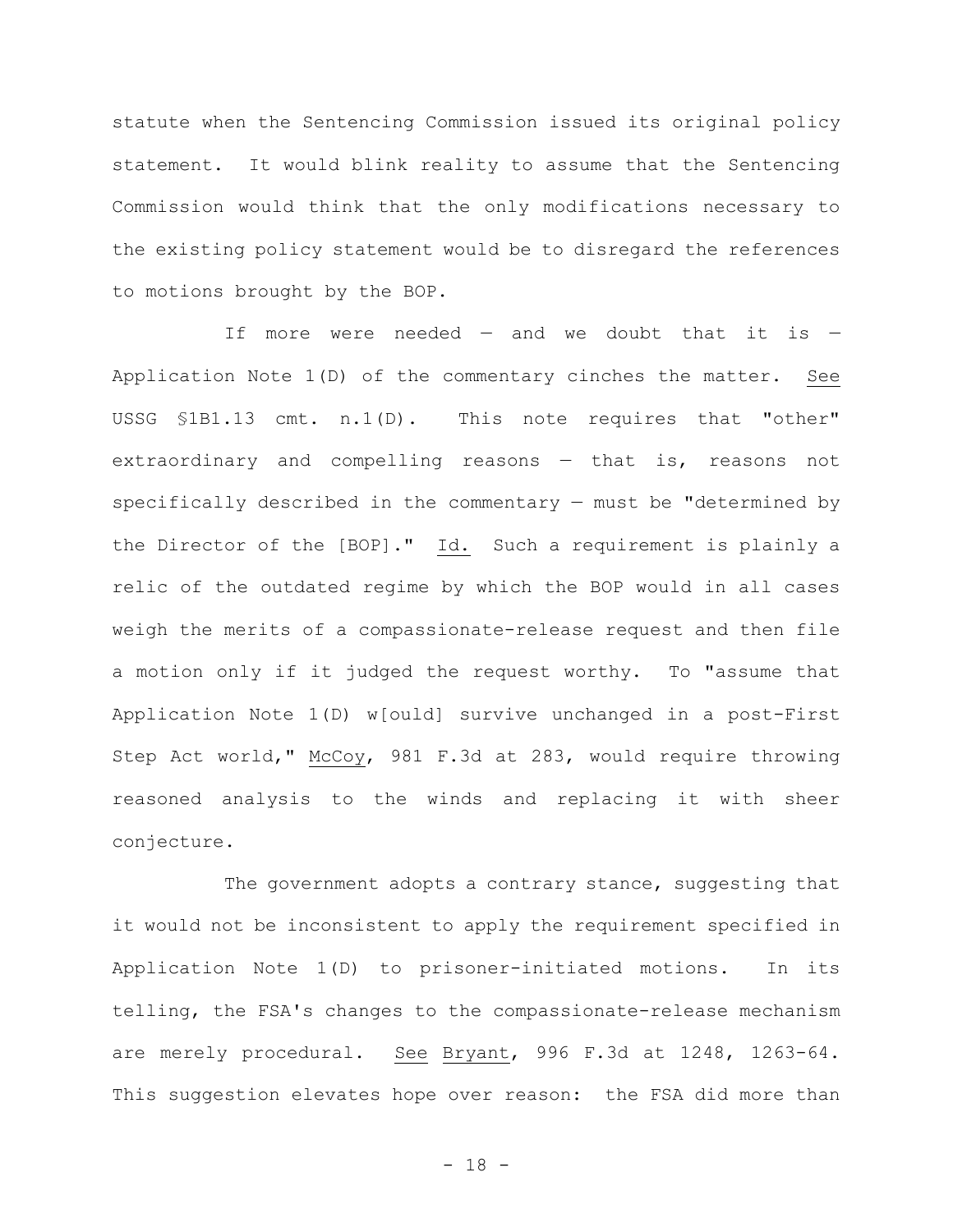alter procedural aspects of the compassionate-release process. It worked a paradigm shift, which brought about "material changes," expanding opportunities for compassionate release after a long history of poor implementation and rare use.<sup>7</sup> Brooker, 976 F.3d at 231-34; see McGee, 992 F.3d at 1041. Seen in this real-world context, an "applicable" policy statement, binding on courts adjudicating motions brought by prisoners, surely would require the Sentencing Commission's judgment on the "appropriate" use of the compassionate-release mechanism as reconfigured by the FSA. See Long, 997 F.3d at 359 (explaining that an "applicable" policy statement would "take account of the relevant legislation and the congressional policy"); McCoy, 981 F.3d at 283.

The short of it is that the Sentencing Commission's current policy statement is not applicable to prisoner-initiated motions for compassionate release, and the Commission has not yet issued a policy statement applicable to such motions. The policy statement referred to by the district court (that is, the current policy statement) is applicable only to compassionate-release

<sup>&</sup>lt;sup>7</sup> The statistics tell the tale. There has been a sharp increase in both filings and grants of compassionate-release motions since the FSA's passage. See Brooker, 976 F.3d at 233. For instance, the Sentencing Commission reported only twenty-four grants of compassionate release in fiscal year 2018. See U.S. Sent'g Comm'n, The First Step Act of 2018: One Year of Implementation 47 & n.143 (Aug. 2020). Since the FSA was passed in December of 2018, the number of such grants has swelled to over 4,000. See BOP, First Step Act,<https://www.bop.gov/inmates/fsa> (last visited Feb. 14, 2022).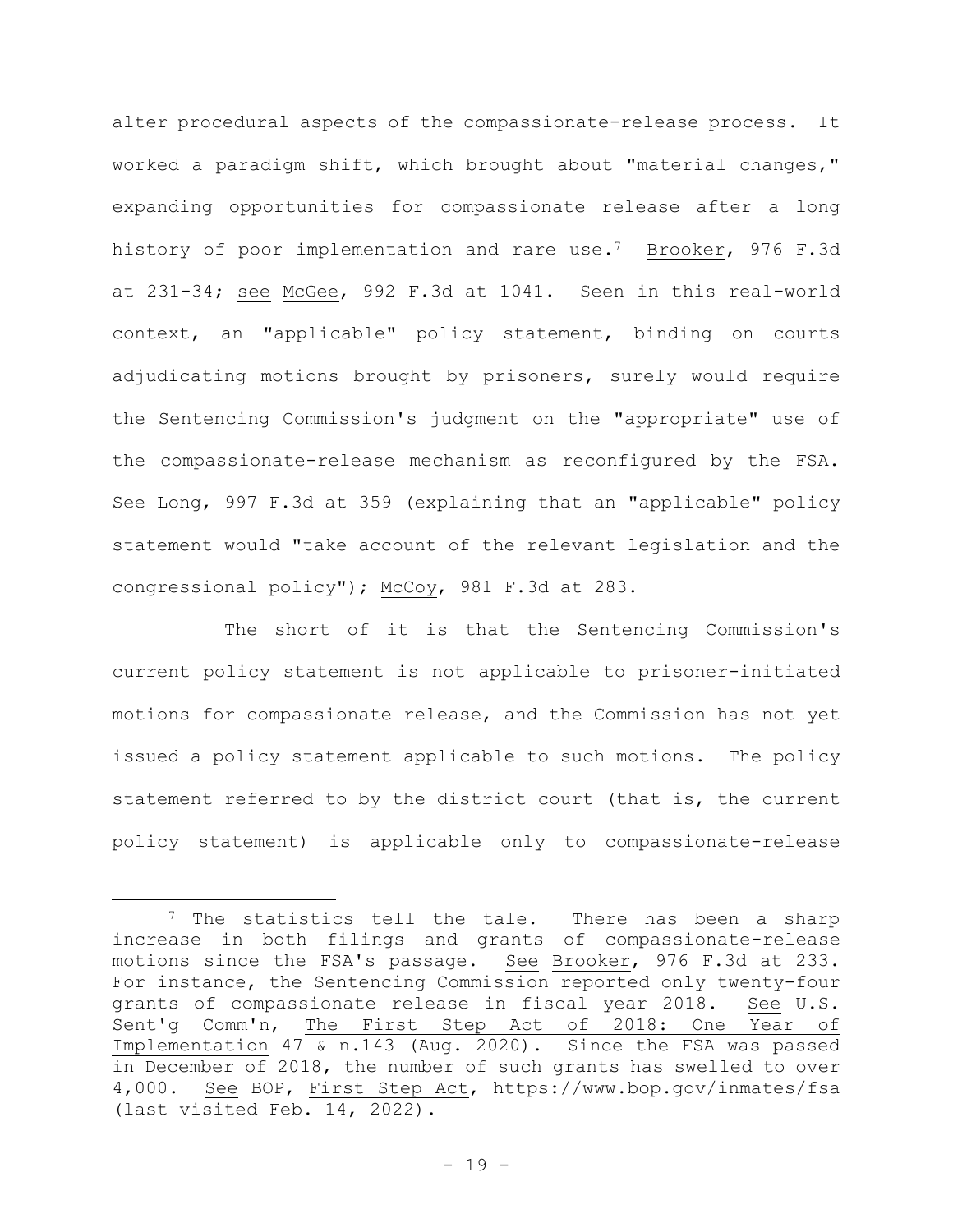motions brought by the BOP. We hold, therefore, that district courts — when adjudicating prisoner-initiated motions for compassionate release — have discretion, unconstrained by any policy statement currently in effect, to consider whether a prisoner's particular reasons are sufficiently extraordinary and compelling to warrant compassionate release. See McCoy, 981 F.3d at 284 (holding that because there is no "applicable" policy statement, "district courts are 'empowered . . . to consider any extraordinary and compelling reason for release that a defendant might raise'" (quoting Brooker, 976 F.3d at 230)); Gunn 980 F.3d at 1180 (similar).

For the sake of completeness, we hasten to add that the absence of an applicable policy statement does not mean that a district court's discretion when adjudicating a prisoner-initiated motion for compassionate release is unbounded. As Judge Easterbrook put it, the absence of applicable policy statement does not "creat[e] a sort of Wild West in court, with every district judge having an idiosyncratic release policy." Gunn, 980 F.3d at 1180. After all, the district court's discretion remains circumscribed by statutory standards, which obligate the district court to find a reason that is both "extraordinary and compelling." 18 U.S.C. § 3582(c)(1)(A)(i); see United States v. Canales-Ramos, 19 F.4th 561, 566 (1st Cir. 2021) ("[T]he 'extraordinary and compelling' standard is logically guided by the plain meaning of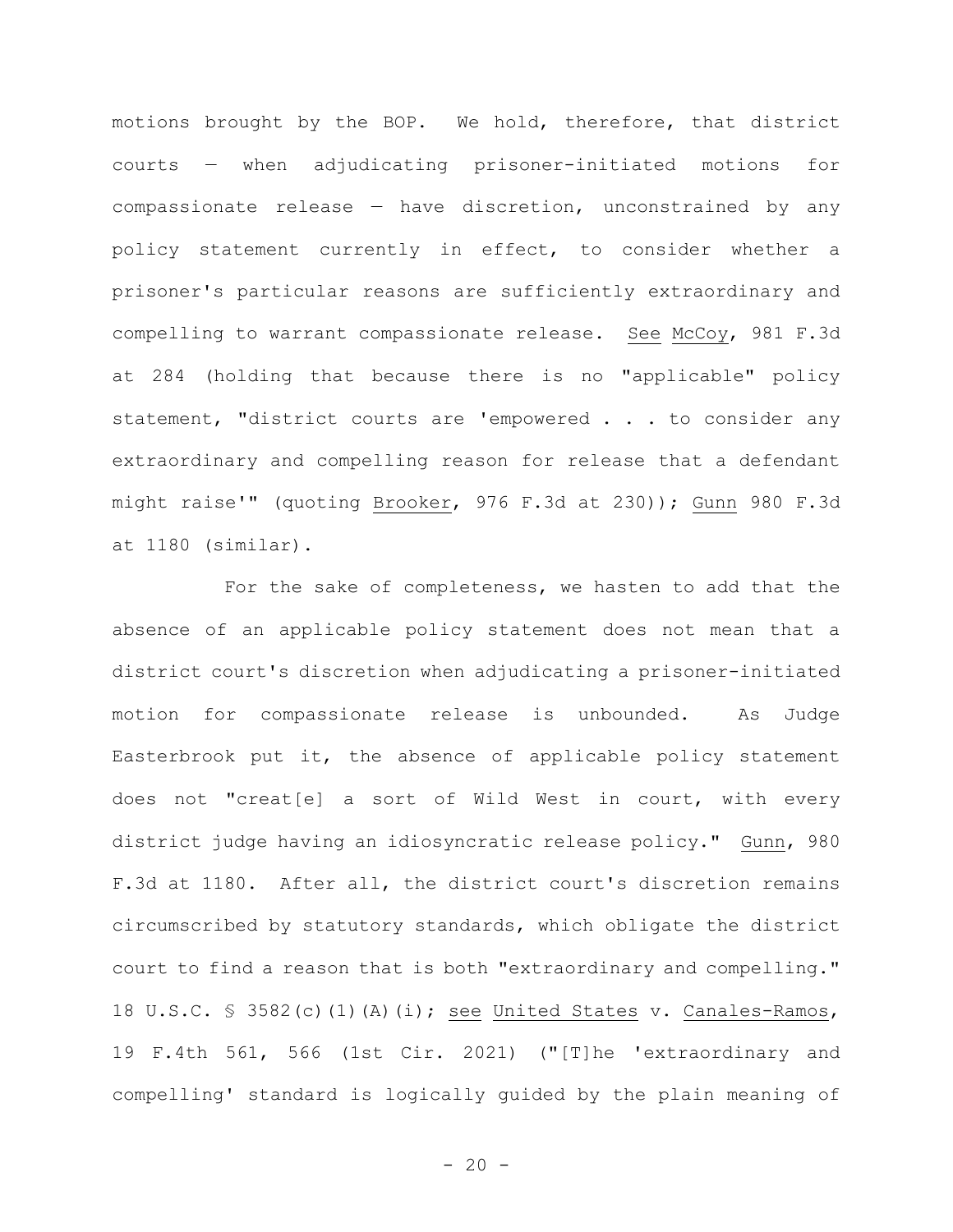those terms."). And, moreover, the current policy statement  $$ though not "applicable" — nonetheless may serve as a non-binding reference. See Andrews, 12 F.4th at 260; Aruda, 993 F.3d at 802; United States v. Tomes, 990 F.3d 500, 503 n.1 (6th Cir. 2021); McCoy, 981 F.3d at 282 n.7; Gunn, 980 F.3d at 1180.

Last but not least, we recognize that the situation is fluid. The Sentencing Commission's lack of a quorum has stymied the Commission from issuing policy statements. See Guerrant, 142 S. Ct. at 640-41 (statement of Sotomayor, J., joined by Barrett, J.). If and when the Sentencing Commission issues updated guidance applicable to prisoner-initiated motions for sentence reductions consistent with both section 3582(c)(1)(A) and the Sentencing Commission's statutory mandate under section 994(t), district courts addressing such motions not only will be bound by the statutory criteria but also will be required to ensure that their determinations of extraordinary and compelling reasons are consistent with that guidance. See Saccoccia, 10 F.4th at 7. Until then, however, the district courts will have to assess prisoner-initiated motions for compassionate release primarily through the lens of the statutory criteria, subject to review on appeal.

#### **B**

The central question remains. That question asks whether a district court  $-$  in the absence of an applicable policy

- 21 -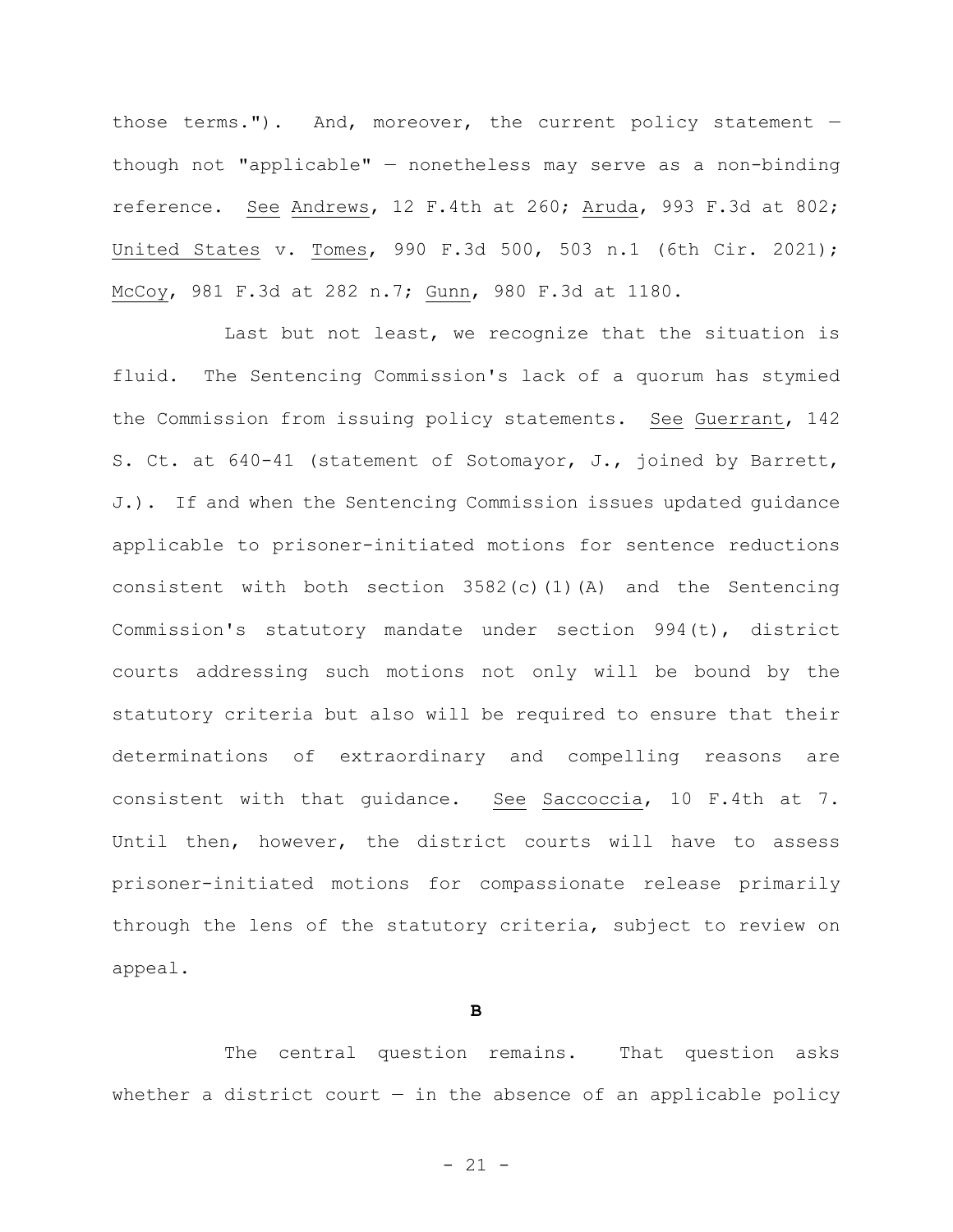statement — may permissibly consider the FSA's non-retroactive amendments to the mandatory minimum penalties under section 841(b)(1)(A) on an individualized basis to determine whether an extraordinary and compelling reason for compassionate release exists in a particular case. The district court answered this question in the negative, determining that such prospective changes in sentencing law could never form part of the basis of an extraordinary and compelling reason. Thus, it refused to consider those changes at all regardless of their manifestation in the defendant's particular circumstances (such as his relatively young age at the time he began serving his life term and the gross disparity between his pre-FSA mandatory sentence and his putative post-FSA mandatory minimum). In support, the court reasoned chiefly that any contrary conclusion would "effectively establish[] a judicial exception to the general rule of prospective effect of legislative enactments." We do not agree.

Although this issue is one of first impression for our court, we do not write on a pristine page. Several courts of appeals have addressed the issue. Three of those courts have concluded that a district court's discretionary authority under section 3582(c)(1)(A) does not allow consideration of the FSA's non-retroactive changes in sentencing law in the course of determining whether an extraordinary and compelling reason exists. See United States v. Crandall, F.4th , (8th Cir. 2022)

 $- 22 -$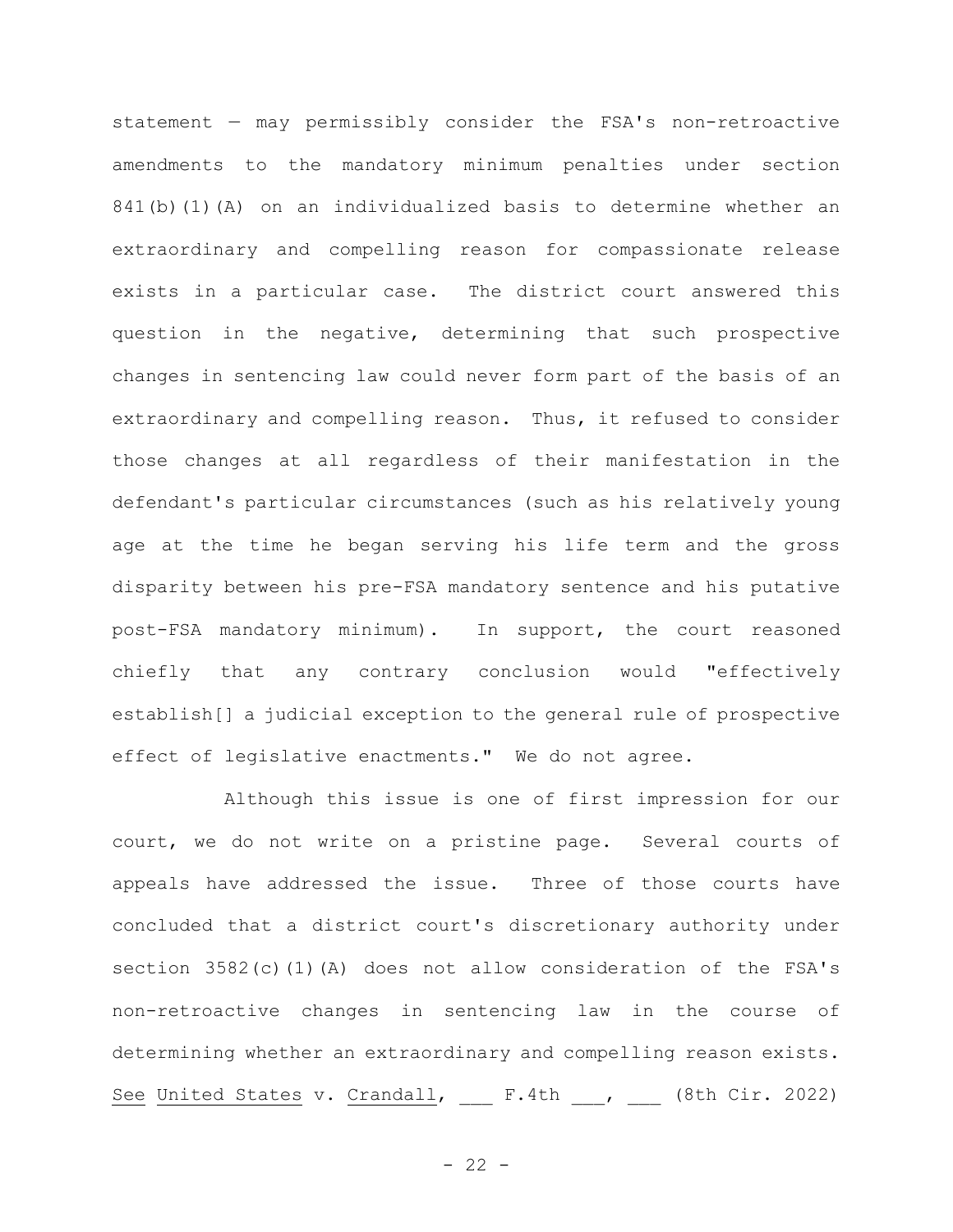[No. 20-3611, slip op. at 6]; Andrews, 12 F.4th at 261-62; United States v. Thacker, 4 F.4th 569, 574 (7th Cir. 2021). Two of these courts have suggested that such sentencing disparities may be considered by a district court only in weighing the section 3553(a) factors, see Andrews, 12 F.4th at 262; Thacker, 4 F.4th at 576  $$ an issue that need not be reached unless and until the court first finds that an extraordinary and compelling reason exists.

Two other courts of appeals have come to a different conclusion. Each of those courts has concluded that there is enough play in the joints for a district court to consider the FSA's non-retroactive changes in sentencing law (in combination with other factors) and find an extraordinary and compelling reason in a particular case, without doing violence to Congress's views on the prospective effect of the FSA's amendments. See McGee, 992 F.3d at 1045-48; McCoy, 981 F.3d at 285-87. Specifically, the Fourth Circuit has held that a district court may permissibly treat as an extraordinary and compelling reason the disparity between a defendant's sentence and that provided for under the FSA's amendments, emphasizing that such a judgment is appropriate only after an individualized inquiry "basing relief not only on the [FSA's] change to sentencing law . . . but also on [other] factors." McCoy, 981 F.3d at 288. So, too, the Tenth Circuit has held that "the fact a defendant is serving a pre-FSA mandatory life sentence imposed under [section] 841(b)(1)(A) cannot,

 $- 23 -$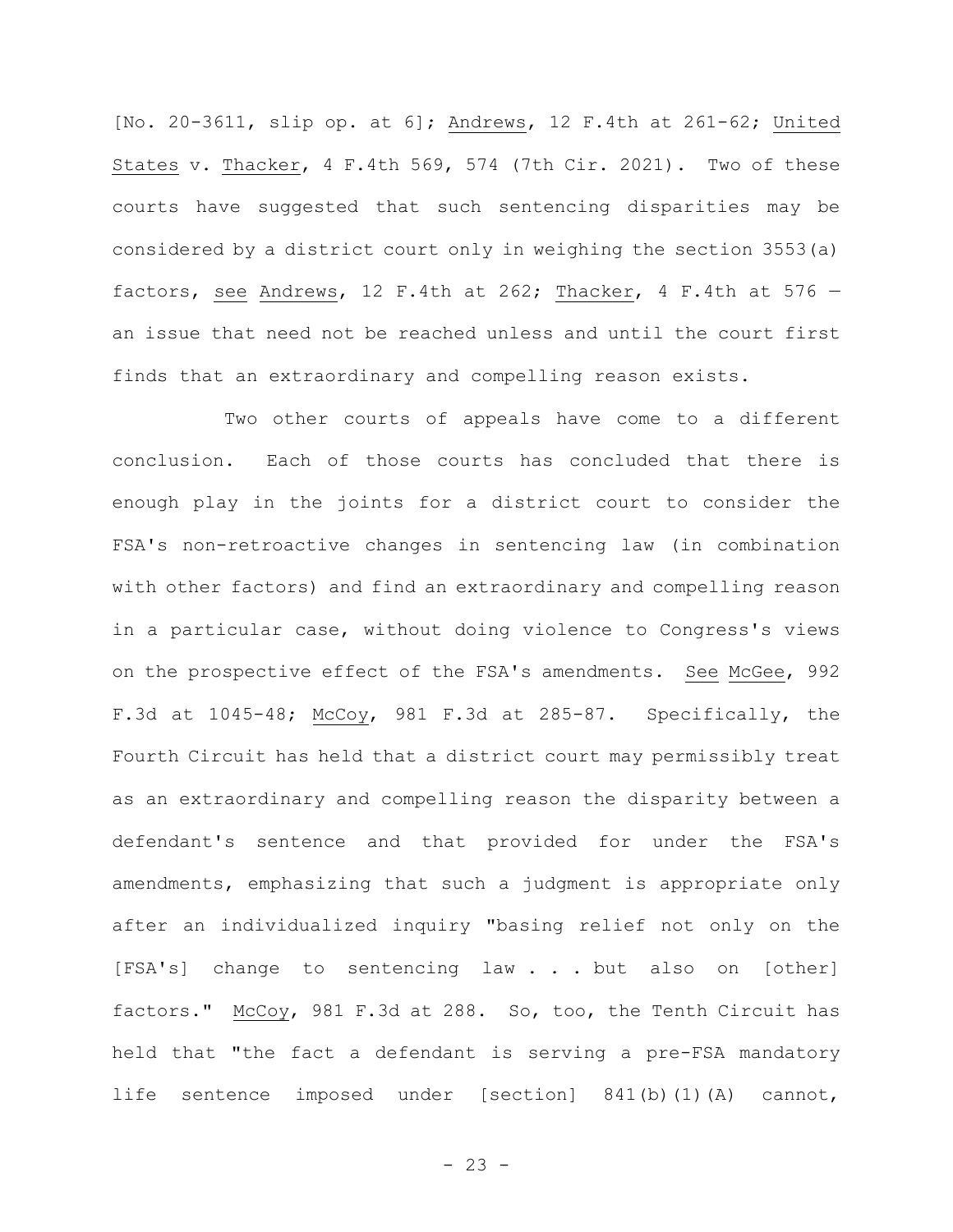standing alone, serve as a basis for the sentence reduction under [section] 3582(c)(1)(A)(i)" but that "the combination of such a sentence and a defendant's unique circumstances" may "constitute 'extraordinary and compelling reasons.'" McGee, 992 F.3d at 1048.8

Once again, our analysis begins with the text of the relevant statutes. Section 3582(c)(1)(A)(i) requires that before granting a sentence reduction, the district court must find an extraordinary and compelling reason warranting relief. In the absence of an applicable policy statement, there is only one explicit limitation on what may comprise an extraordinary and compelling reason. Congress has stated plainly — in a separate statute authorizing the Sentencing Commission to issue general policy statements - that "[r]ehabilitation  $\ldots$  . alone shall not be considered an extraordinary and compelling reason." 28 U.S.C. § 994(t). Nowhere has Congress expressly prohibited district courts from considering non-retroactive changes in sentencing law like those in section 401 of the FSA. Such a prohibition cannot

<sup>8</sup> Divided panels of the Sixth Circuit have straddled the fence and placed that court on both sides of the decisional divide. Compare United States v. Jarvis, 999 F.3d 442, 443-45 (6th Cir. 2021), cert. denied, 142 S. Ct. 760 (2022) (holding consideration of non-retroactive FSA changes impermissible), with United States v. Owens, 996 F.3d 755, 764 (6th Cir. 2021) (holding to contrary). A panel has recently endorsed a decision that aligns the court with the Third, Seventh, and Eighth Circuits. See United States v. McKinnie, \_\_\_ F.4th \_\_\_, \_\_\_ (6th Cir. 2022) [No. 21-3608, slip op. at 7] (endorsing Jarvis, not Owens, as law of circuit). But see United States v. McCall, 20 F.4th 1108, 1114 (6th Cir. 2021) (describing Jarvis as "creat[ing] an intra-circuit split").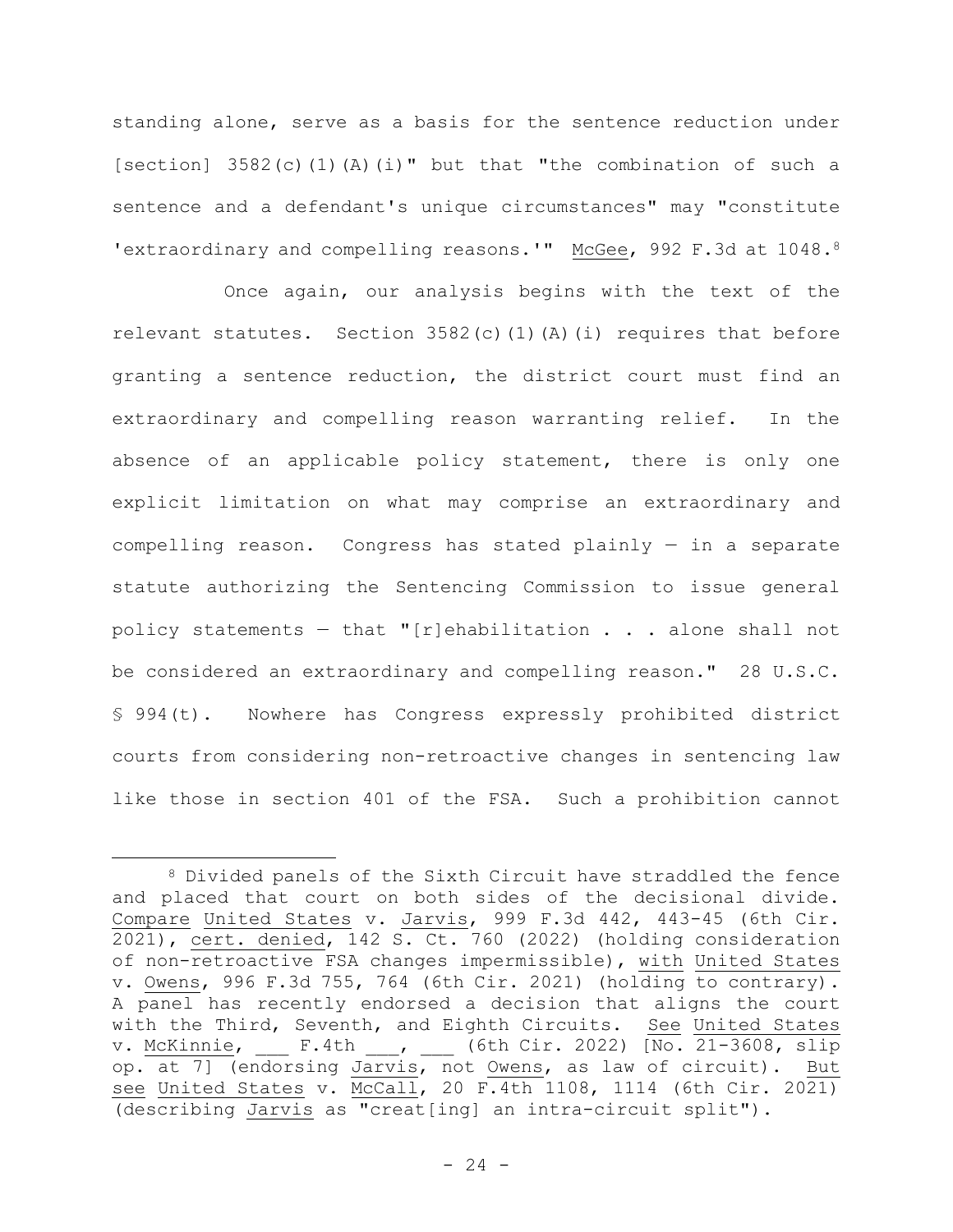be deduced from section  $3582(c)(1)(A)'$ s requirement that a court consider the section 3553(a) factors when granting a sentence reduction. No part of this requirement suggests that a district court is precluded from considering issues relevant to those sentencing factors at the separate step of determining whether an extraordinary and compelling reason exists. Were this the case, there would have been no reason for Congress to caution that rehabilitation  $-$  a relevant consideration in the section 3553(a) inquiry — could not constitute an extraordinary and compelling reason.

Nor do we see any textual basis in the FSA for a categorical prohibition anent non-retroactive changes in sentencing law. The provision describing the effect of the FSA's relevant amendments limits the application of those amendments to "apply to any offense that was committed before the date of enactment of this Act, if a sentence for the offense has not been imposed as of such date of enactment." See FSA § 401(c), 132 Stat. at 5221. Neither this provision nor any other provision in the FSA indicates that Congress meant to deny the possibility of a sentence reduction, on a case-by-case basis, to a defendant premised in part on the fact that he may not have been subject to a mandatory sentence of life imprisonment had he been sentenced after passage of the FSA. See McGee, 992 F.3d at 1047. And to the extent (if at all) that we might be able to infer any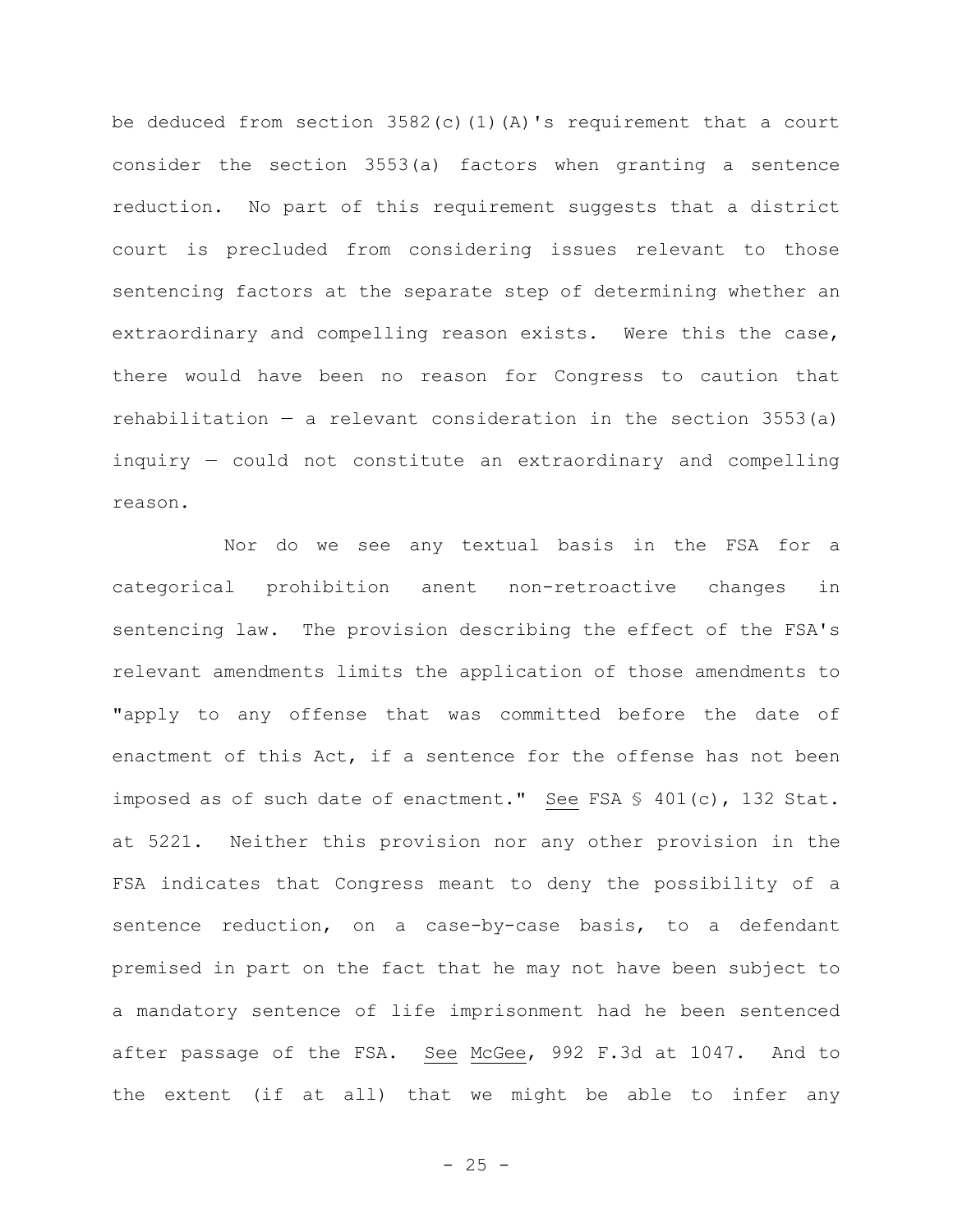congressional understanding of the scope of "extraordinary and compelling" derived from the Sentencing Commission's policy statement that existed at the time Congress enacted the FSA, the text of that policy statement offers no support for such a categorical prohibition. After all, the catch-all provision of the commentary to the policy statement allows the BOP to determine other extraordinary and compelling reasons, and in no way suggests that the Sentencing Commission intended to circumscribe the scope of what is "extraordinary and compelling." See USSG §1B1.13 cmt. n.1(D). This reading of the catch-all provision is consistent with the Sentencing Commission's statutory mandate that it "describe" (and not define) what should be considered an "extraordinary and compelling" reason. See 28 U.S.C. § 994(t).

On the whole, given the language that Congress deliberately chose to employ, we see no textual support for concluding that such changes in the law may never constitute part of a basis for an extraordinary and compelling reason. We are, moreover, reluctant to infer that Congress intended such a categorical and unwritten exclusion in light of its specific statutory exclusion regarding rehabilitation. See TRW Inc. v. Andrews, 534 U.S. 19, 28 (2001); see also Pritzker v. Yari, 42 F.3d 53, 68 (1st Cir. 1994) ("As the maxim teaches, 'expressio unius est exclusio alterius.'").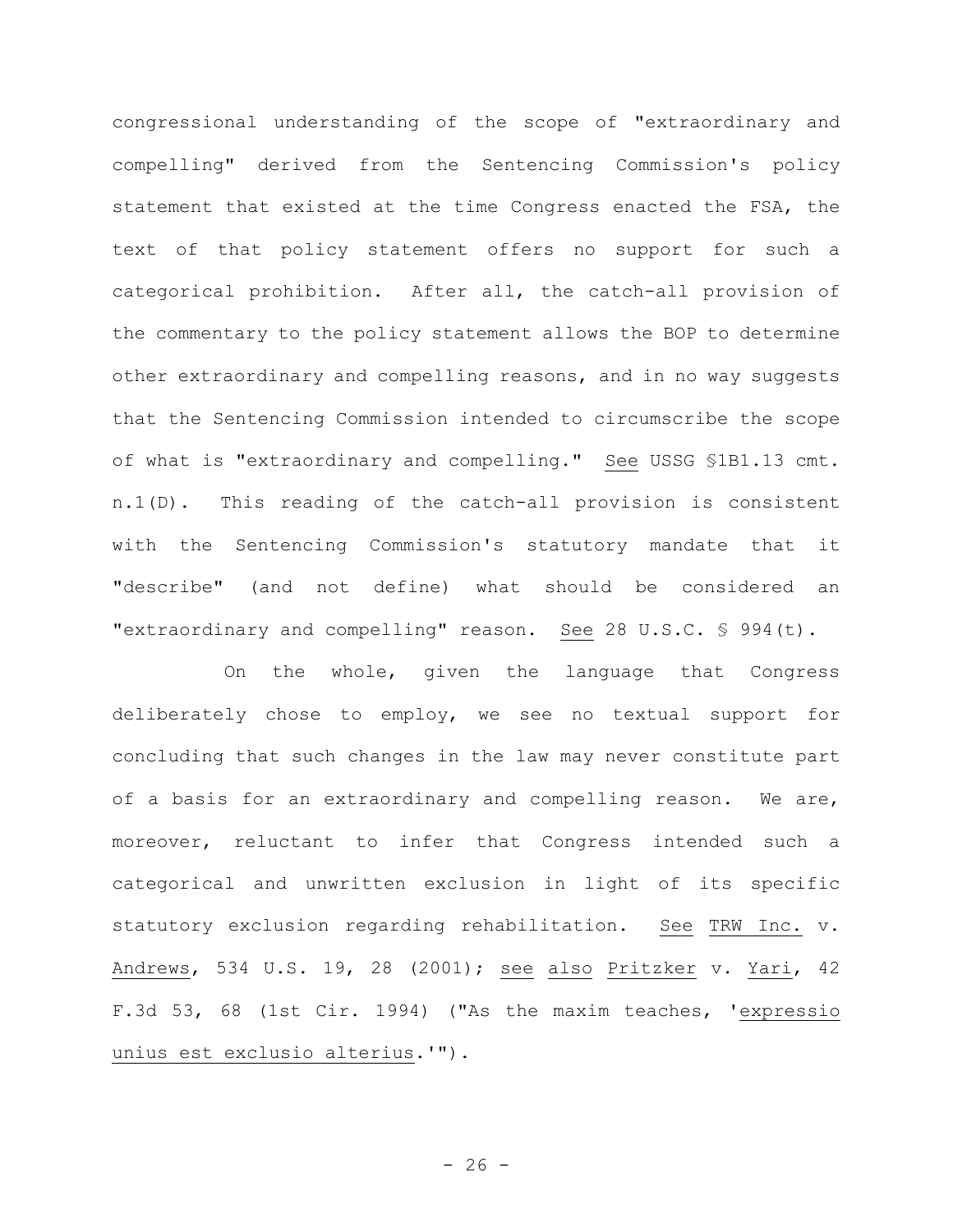Our view that a district court may consider the FSA's prospective amendments to sentencing law as part of the "extraordinary and compelling" calculus fits seamlessly with the history and purpose of the compassionate-release statute. In abolishing federal parole, Congress recognized the need for a "safety valve" with respect to situations in which a defendant's circumstances had changed such that the length of continued incarceration no longer remained equitable. See S. Rep. No. 98- 225, 55-56, 121 (1983), as reprinted in 1984 U.S.C.C.A.N. 3182, 3238-39, 3304 (contemplating that circumstances may present justifying a reduction of an "unusually long sentence"); McGee, 992 F.3d at 1046-47. To serve as a safety valve, section 3582(c)(1)(A) must encompass an individualized review of a defendant's circumstances and permit a sentence reduction — in the district court's sound discretion — based on any combination of factors (including unanticipated post-sentencing developments in the law). See Setser v. United States, 566 U.S. 231, 242-43 (2012) ("[W]hen the district court's failure to anticipate developments that take place after the first sentencing produces unfairness to the defendant," section 3582(c)(1)(A) "provides a mechanism for relief." (quotations and alteration omitted)).

The court below adopted a contrary view, concluding that the FSA's prospective changes cannot be considered in any case

- 27 -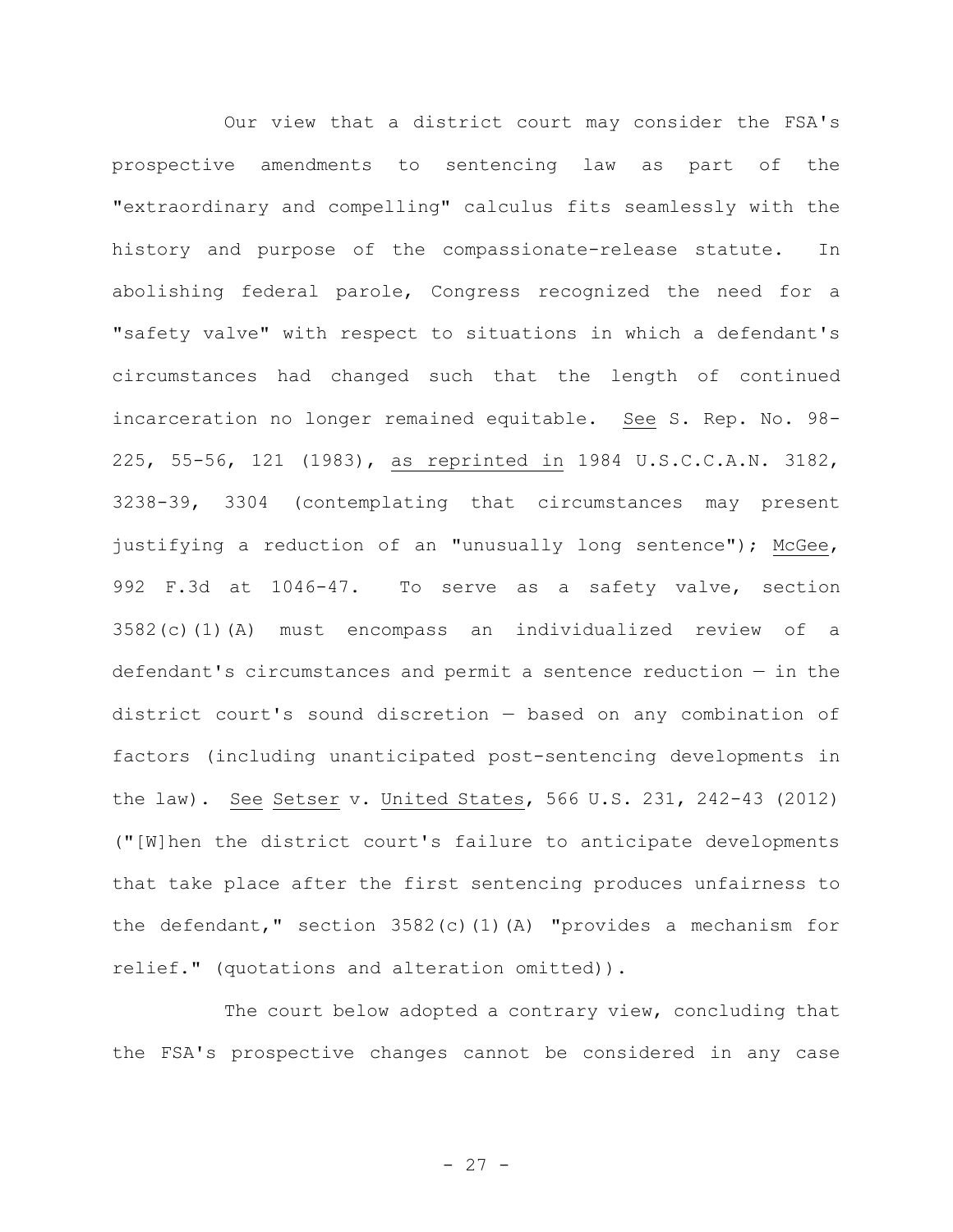because Congress made those changes non-retroactive. The force of this conclusion derives largely from three arguments.

The first argument is that a district court would usurp Congress's judgment were it to grant a sentence reduction in favor of a defendant for whom Congress had determined retroactive relief was inappropriate. See Crandall, F.4th at [No. 20-3611, slip op. at 6]; Andrews, 12 F.4th at 261 (describing issue as "sow[ing] conflict" with provision requiring prospective application of the FSA's changes to section 924(c)); Thacker, 4 F.4th at 574 (positing that section 3582(c)(1)(A) "cannot be used to effect a sentencing reduction at odds with Congress's express determination"); United States v. Jarvis, 999 F.3d 442, 444 (6th Cir. 2021), cert. denied, 142 S. Ct. 760 (2022) ("If every defendant who received a longer sentence than the one he would receive today became eligible for compassionate release, the balance Congress struck would come to naught."). The second argument is that by granting such relief, a district court would offend other congressional judgments like those regarding appropriate penalties, the limited avenues for collateral challenges, and the rule of finality that traditionally attaches to criminal sentences. See Crandall, F.4th at [No. 20-3611, slip op. at 7]; Andrews, 12 F.4th at 261; Thacker, 4 F.4th at 574. The third argument rests on the notion that a sentence legally imposed cannot itself be considered "extraordinary." See

- 28 -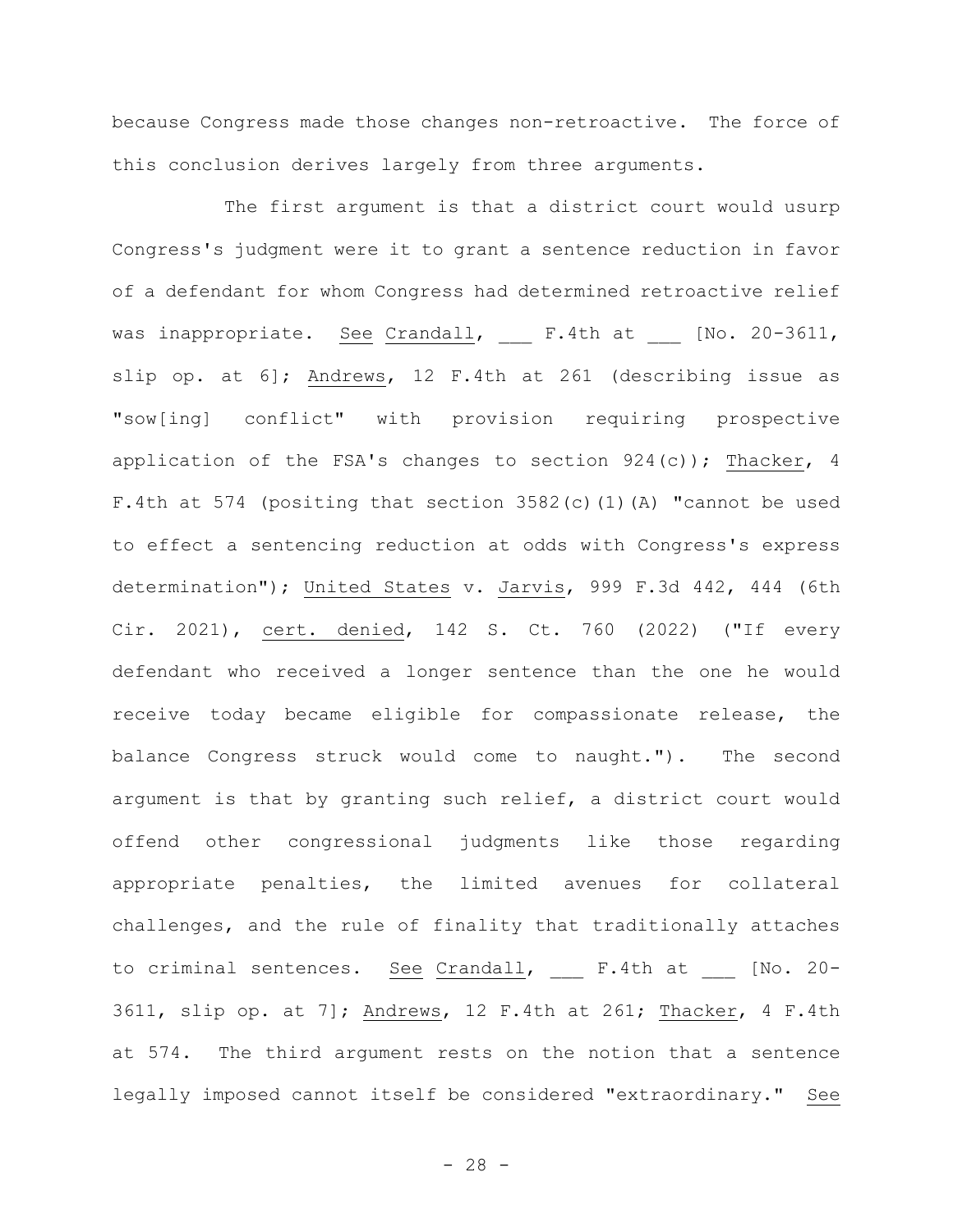Crandall,  $F.4th$  at  $[No. 20-3611, slip op. at 6-7];$  Andrews, 12 F.4th at 261; Thacker, 4 F.4th at 574.

These arguments, whether appraised singly or collectively, cannot bear the weight of the district court's conclusion. They cannot support a categorical rule that nonretroactive changes in sentencing law, even when considered on an individualized basis, may never support a reason for a sentence reduction under section 3582(c)(1)(A).

To be sure, the first two arguments present a fair concern: if a district court were to reduce a sentence solely because one of the FSA's non-retroactive amendments would have lowered a defendant's sentence, it might be seen as substituting its own judgment on retroactivity for Congress's judgment and — in the bargain — offending the rule of finality. But that critique knocks down a straw man: we in no way suggest that the FSA's nonretroactive amendments "simultaneously creat[ed] an extraordinary and compelling reason for early release." Andrews, 12 F.4th at 261. There is a salient "difference between automatic vacatur and resentencing of an entire class of sentences" on the one hand, "and allowing for the provision of individual relief in the most grievous cases" on the other hand. McGee, 992 F.3d at 1047 (quoting McCoy, 981 F.3d at 286-87). Congress's judgment to prevent the former is not sullied by a district court's determination, on a case-by-case basis, that a particular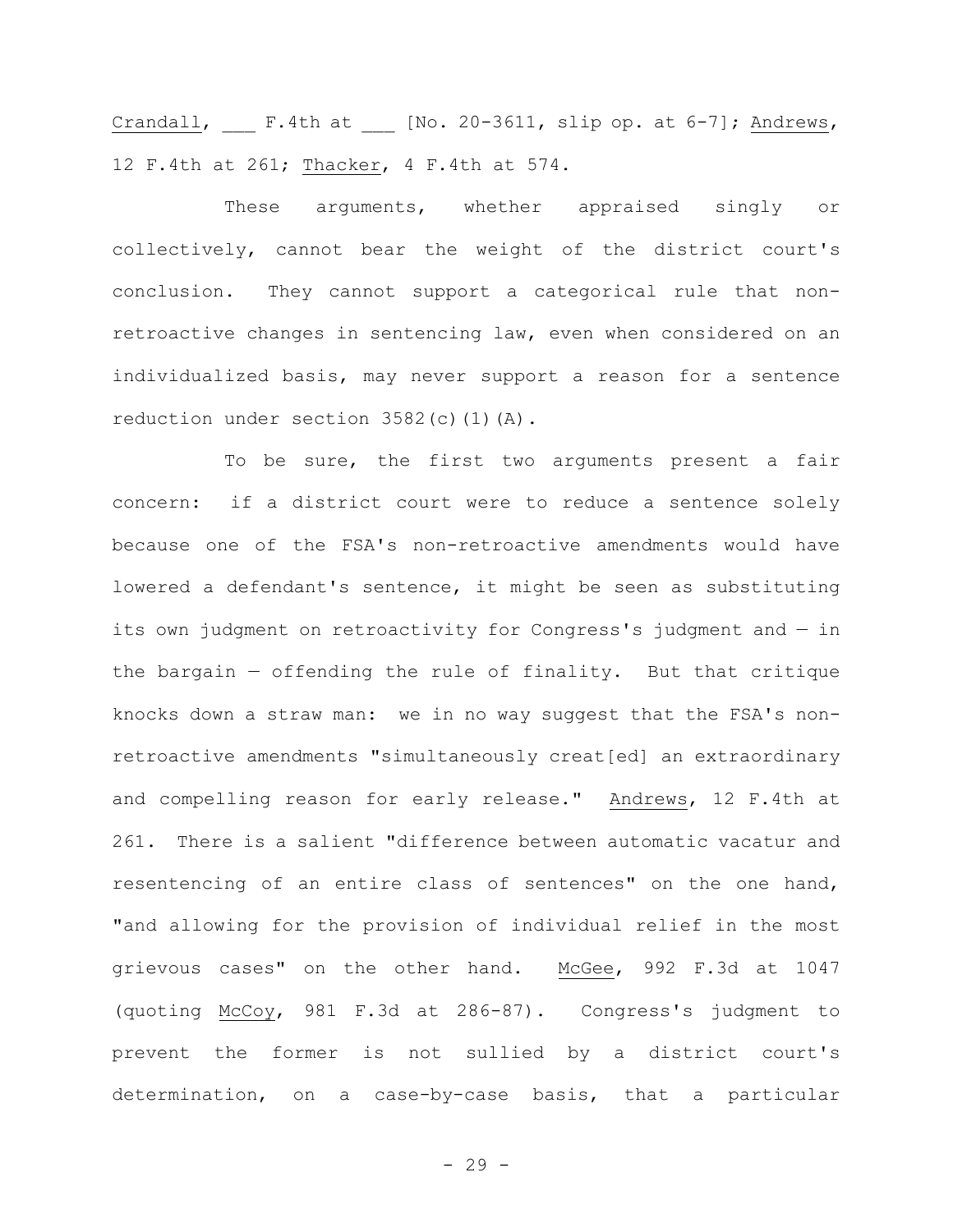defendant has presented an extraordinary and compelling reason due to his idiosyncratic circumstances (including that his mandatory minimum sentence under section 841(b)(1)(A) would have been significantly shorter under the FSA). See id. As long as the individualized circumstances, taken in the aggregate, satisfy the "extraordinary and compelling" standard, granting relief would be consistent with Congress's judgment that a modification of a sentence legally imposed may be warranted when extraordinary and compelling reasons for taking that step exist. See McCoy, 981 F.3d at 288. And conversely, this part of the compassionaterelease statute is no help to a defendant who presents only ordinary reasons. See Saccoccia, 10 F.4th at 5 ("Words like 'extraordinary' and 'compelling,' when used by Congress in framing a statute, must be given their plain meaning.").

The third argument furnishes an even weaker foundation for the district court's categorical rule. The thrust of this argument is that Congress's judgment to limit the retroactivity of certain changes in the FSA affecting sentencing exposure can never be considered extraordinary and compelling because "there is nothing 'extraordinary' about leaving untouched the exact penalties that Congress prescribed and that a district court imposed for particular violations of a statute."9 Thacker, 4 F.4th

<sup>&</sup>lt;sup>9</sup> The government suggests that we have supported this view as a matter of law. That suggestion relies on an unpublished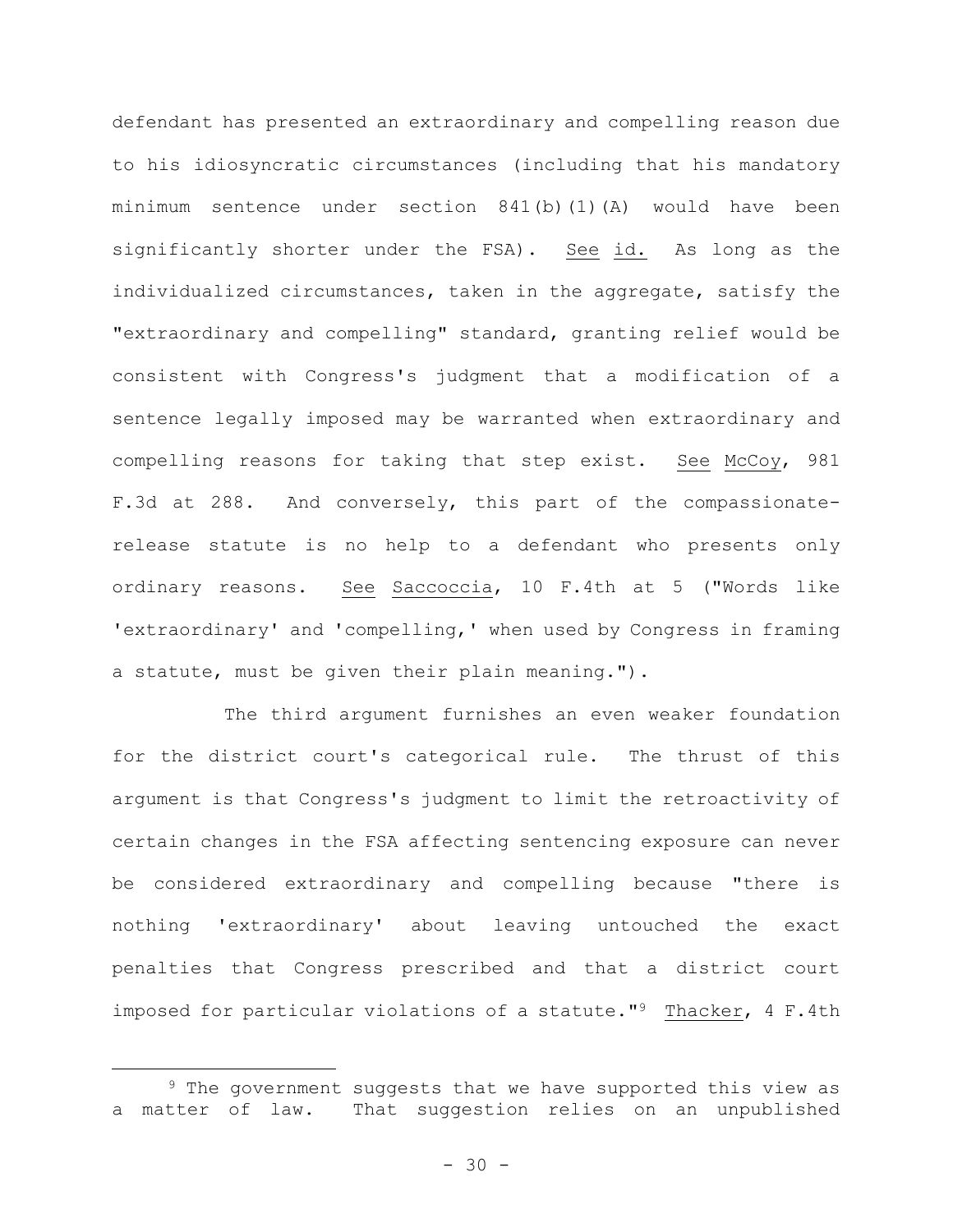at 574. Even if this statement rings true in many situations, we do not see how it can be stated in such absolute terms with respect to compassionate-release motions. After all, a district court's individualized consideration of a defendant's circumstances in connection with a compassionate-release motion may require it to assess interactions among a myriad of factors. Judges do not have crystal balls, and courts cannot predict how this mix of factors — including non-retroactive changes in sentencing law — will play out in every case. Ultimately, then, it is within the district court's discretion — constrained only by the statutory criteria and any applicable policy statement  $-$  to make that assessment, case by case.

To say more would be to paint the lily. We hold that the district court's categorical exclusion of non-retroactive changes in sentencing law from the "extraordinary and compelling" calculus is neither consistent with the relevant statutory text nor compelled by the arguments embraced by the district court. While we agree that the mere fact of a "pre-First Step Act mandatory life sentence imposed under [section] 841(b)(1)(A)

judgment, see United States v. De Jesús, No. 19-2210, 2020 WL 9597494, at \*1 (1st. Cir. July 23, 2020) (unpublished judgment), cert. denied, No. 20-7694, 2021 WL 1952111, at \*1 (U.S. May 17, 2021) — a judgment that lacks precedential effect, see 1st Cir. Rule 32.1. What is more, the government's suggestion misreads De Jesús. We determined there only that the district court's denial of relief was within its discretion given the circumstances presented in that case.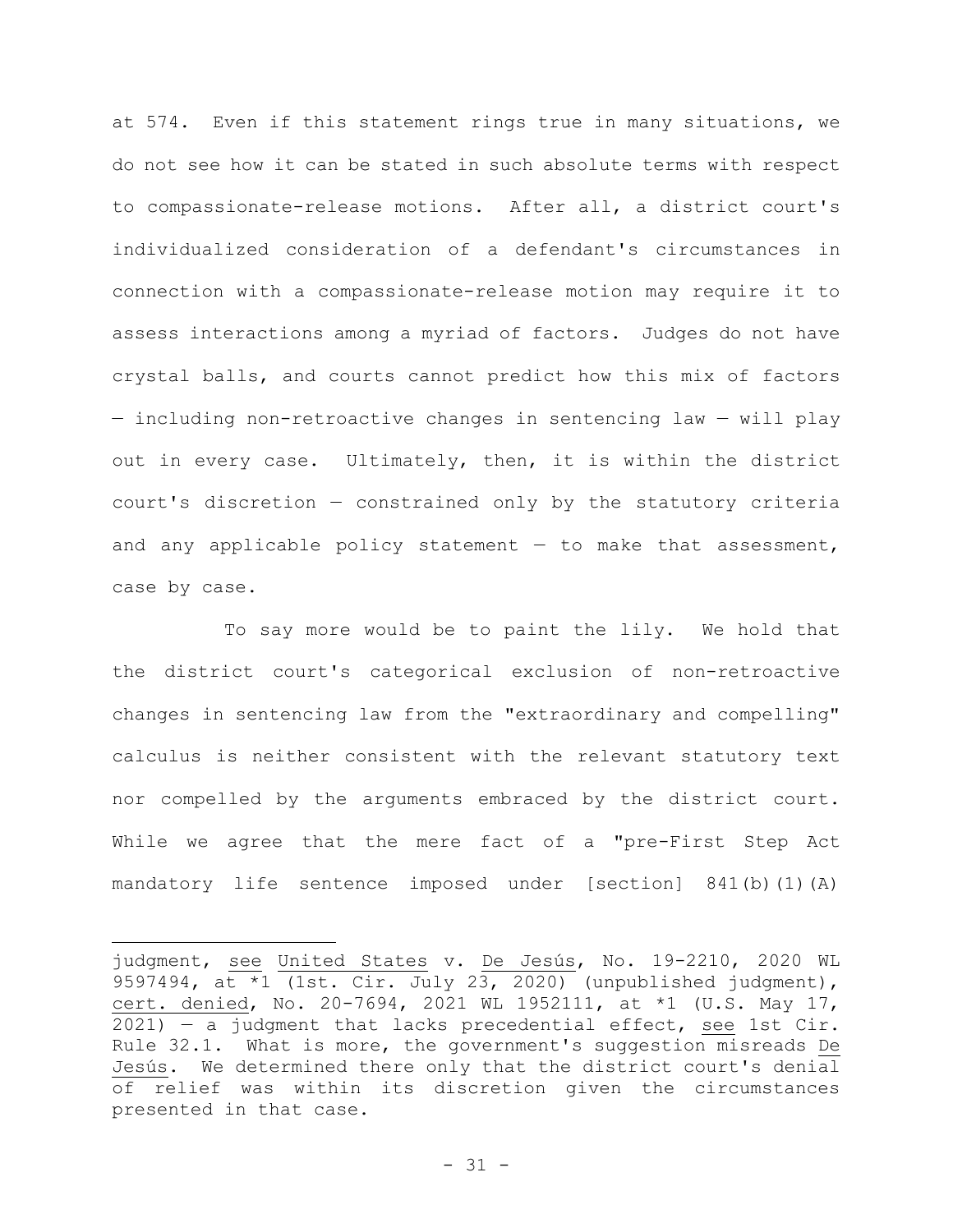cannot, standing alone, serve as the basis for a sentence reduction under [section] 3582(c)(1)(A)(i)," McGee, 992 F.3d at 1048, that is only part of the picture. The other part of the picture is decisive here: it is within the district court's discretion, in the absence of a contrary directive in an applicable policy statement, to determine on a case-by-case basis whether such changes in law predicated on a defendant's particular circumstances comprise an extraordinary and compelling reason and, thus, satisfy the standard for compassionate release under section 3582(c)(1)(A)(i). See id.; McCoy, 981 F.3d at 288.

**C**

The government has a fallback position. It contends that we may still affirm the district court's decision to deny compassionate release for a different reason. In its view, the district court's decision ought to be upheld because the defendant's circumstances show that compassionate release is simply not warranted. The government notes, for example, that apart from the mandatory minimum, the defendant had a guideline sentencing range of life imprisonment.

The government's contention impermissibly compresses the required analysis. The district court's error related to an issue of law, which reflected a misunderstanding of the scope of its discretion in determining whether an extraordinary and compelling reason existed sufficient to warrant compassionate release. It

- 32 -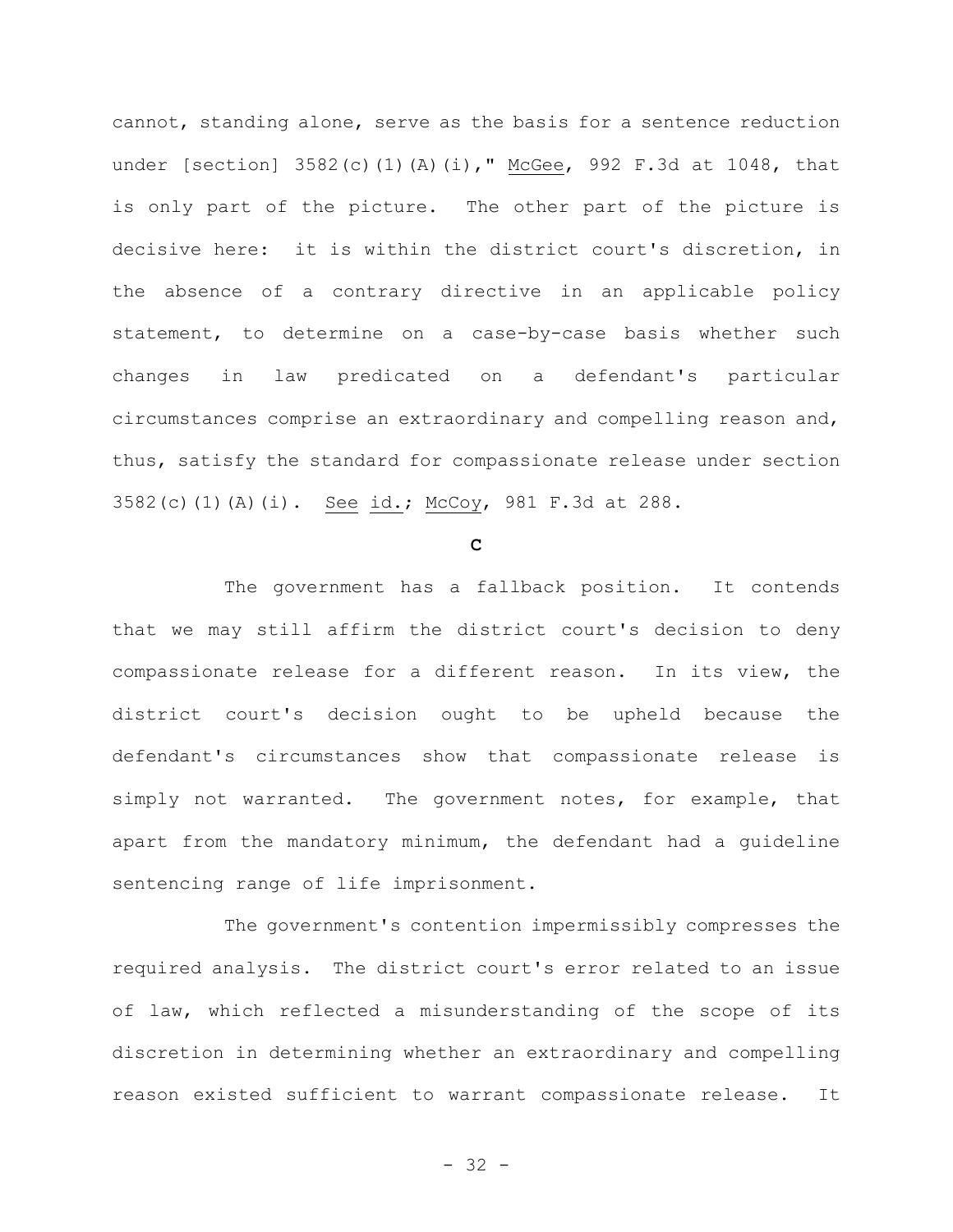did not proceed to an individualized assessment of whether the FSA's non-retroactive changes, coupled with the defendant's individualized circumstances, warranted compassionate release. Indeed, the court did not consider the defendant's individualized circumstances at all. Nor did the court undertake a section 3553(a) analysis. See Texeira-Nieves, 23 F.4th at 52 (explaining that appellate review is facilitated when district court proceeds to review sentencing factors). On this record, we cannot affirm the district court's decision as a proper exercise of its discretion.

#### **III**

We need go no further. As a general matter, a district court, reviewing a prisoner-initiated motion for compassionate release in the absence of an applicable policy statement, may consider any complex of circumstances raised by a defendant as forming an extraordinary and compelling reason warranting relief. It follows that a district court adjudicating such a motion may consider the FSA's non-retroactive amendments to the scope of the mandatory minimum penalties under section 841(b)(1)(A) on a caseby-case basis grounded in a defendant's individualized circumstances to find an extraordinary and compelling reason warranting compassionate release. The court below erred by concluding, as a matter of law, that the FSA's prospective changes to the mandatory minimum penalties could not — even when considered

- 33 -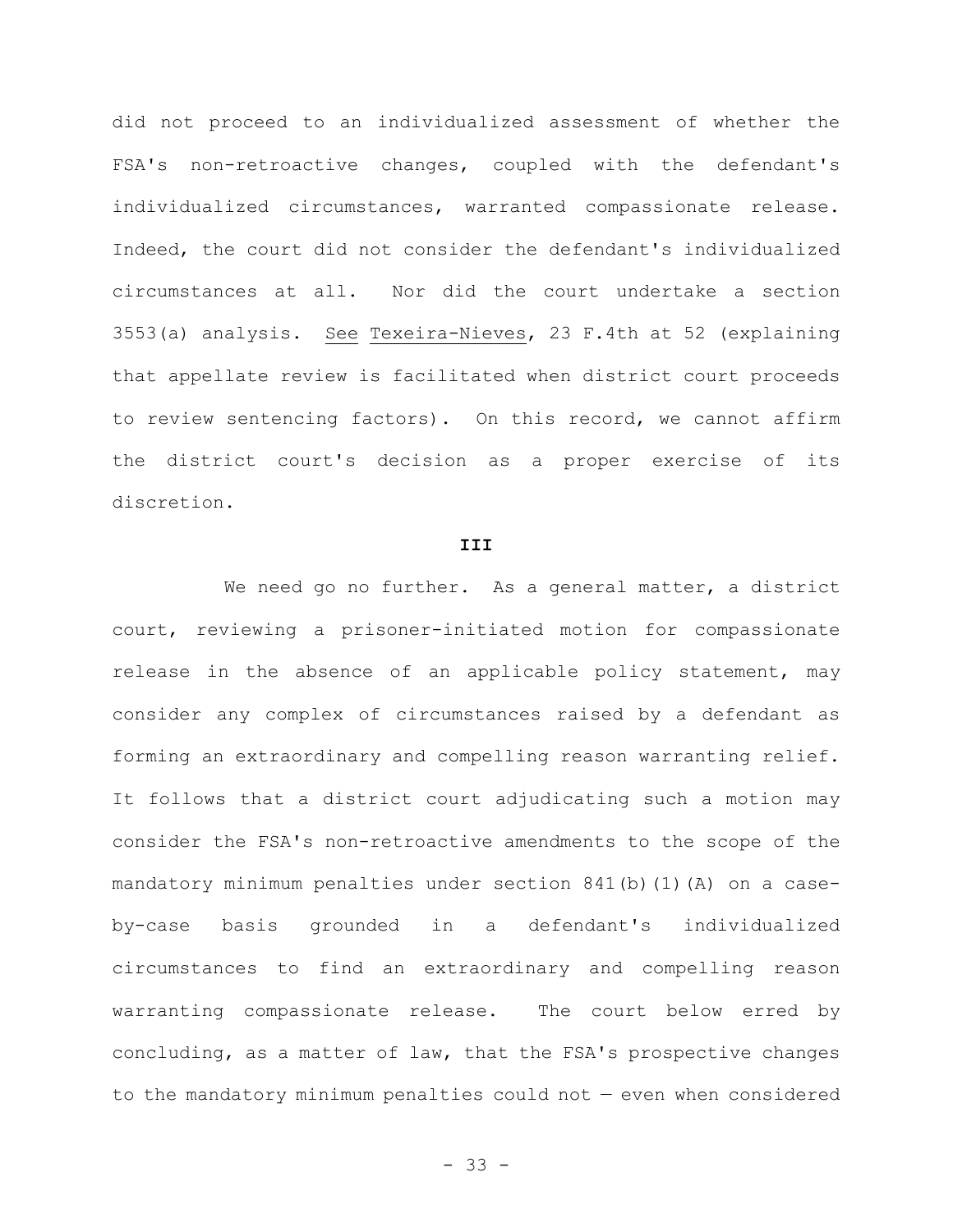on an individualized basis — support a reason for compassionate release. Accordingly, the judgment must be vacated and the matter remanded for further proceedings consistent with this opinion. We take no view as to the outcome of those further proceedings.

## **Vacated and Remanded.**

**— Concurring Opinion Follows —**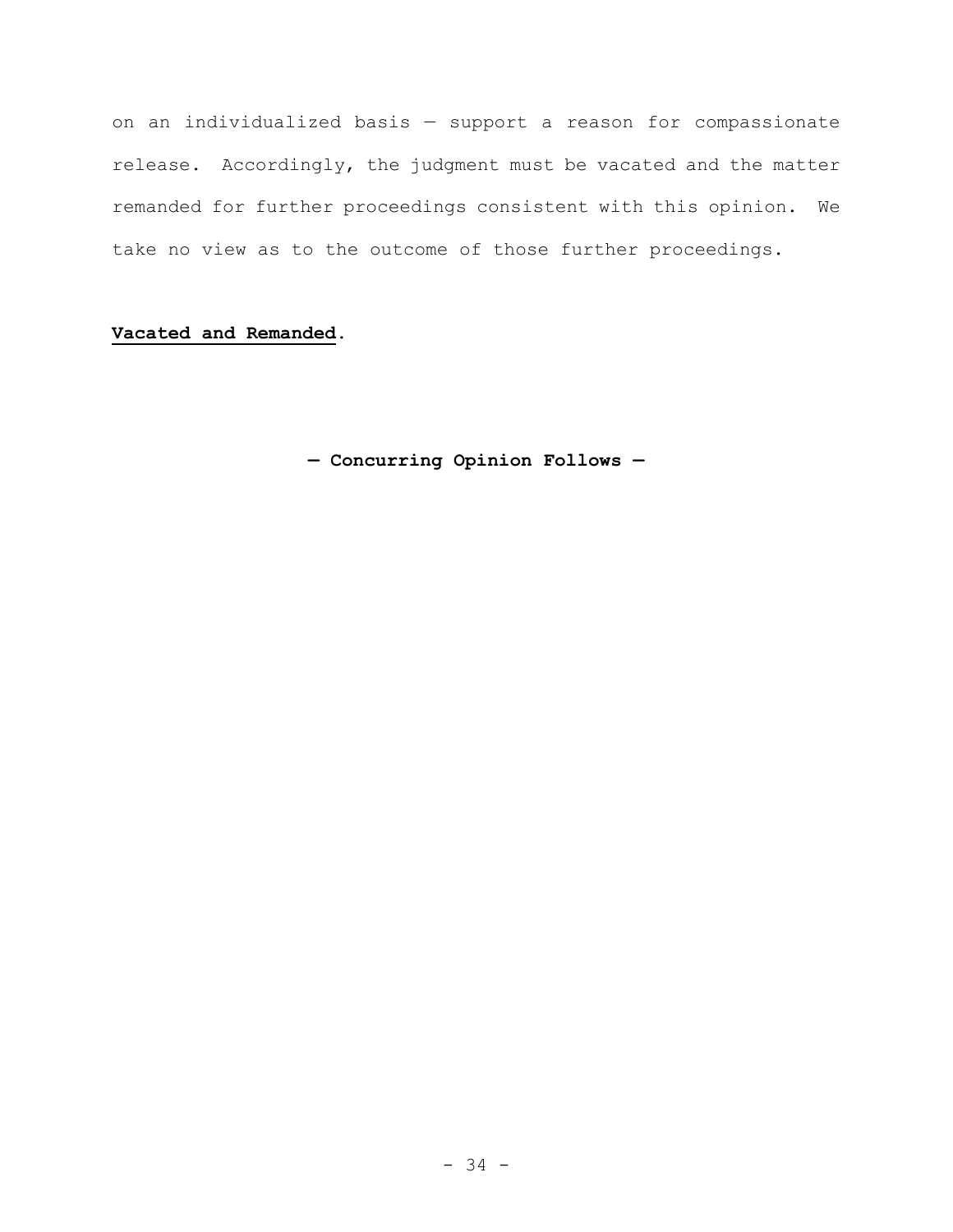**BARRON**, **Circuit Judge, concurring**. Judge Selya convincingly explains why, under the First Step Act, a prospective legislative change that reduces the length of a mandatory minimum sentence for an offense can give rise -- in certain cases -- to an "extraordinary and compelling reason" to reduce a sentence that was imposed for that same offense prior to that change. See 18 U.S.C. § 3582(c)(1)(A)(i). I thus join his excellent opinion in full. I write separately only to give some texture to that conclusion by referencing a case that this Court encountered before the First Step Act had been enacted.

The case involved Wendell Rivera-Ruperto's ("Rivera's") unsuccessful federal constitutional challenge to the mandatory prison sentence that he received for having been convicted of six counts of violating 18 U.S.C.  $\frac{10}{10}$  See United States v. Rivera-Ruperto (Rivera-Ruperto I), 846 F.3d 417 (2017); United States v. Rivera-Ruperto (Rivera-Ruperto II), 852 F.3d 1 (1st Cir. 2017); United States v. Rivera-Ruperto (Rivera-Ruperto III), 884 F.3d 25 (1st Cir. 2018) (denial of petition for rehearing en banc). That mandatory sentence was for 130 years of imprisonment, Rivera-Ruperto II, 852 F.3d at 5, and, as such, "could not have been harsher save for a sentence of death," Rivera-Ruperto III, 884 F.3d at 30 (Barron, J., concurring in the denial of rehearing en

<sup>&</sup>lt;sup>10</sup> Rivera raised other issues on appeal that are not relevant here.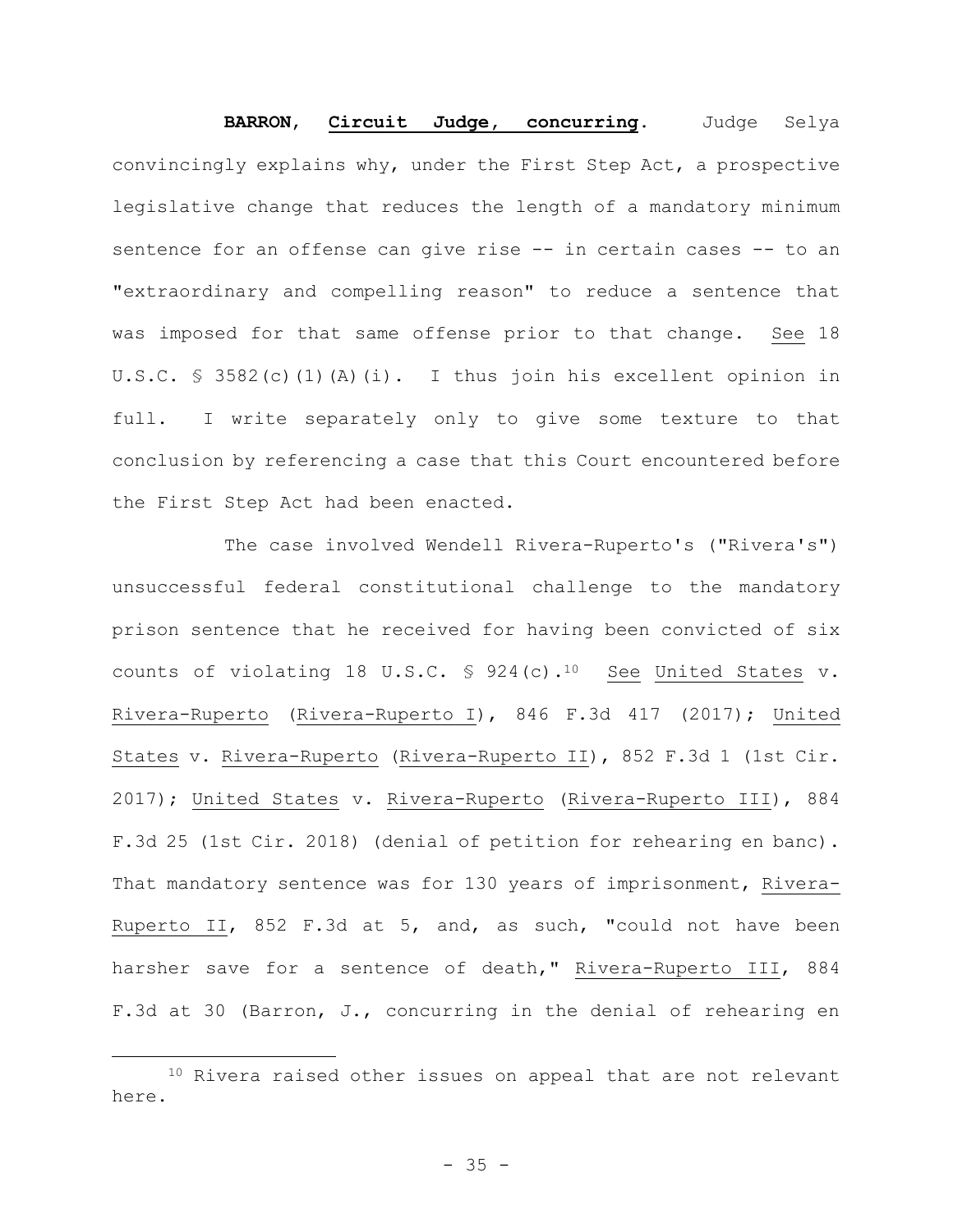banc, joined by all then-active First Circuit judges and Judge Lipez). Yet, if Rivera were sentenced today for those same offenses, the mandatory prison term to which he would be subject would be a century shorter. And, that is because of an amendment to § 924(c) that Congress made in the First Step Act itself when it also expanded in that same statute the circumstances in which a reduction to a previously imposed sentence could be sought for an "extraordinary and compelling reason." See First Step Act of 2018, Pub. L. No. 115-391, 132 Stat. 5194.

To understand how the First Step Act's amendment to § 924(c) would bring about such a stark sentencing differential, it helps to wind back the clock almost a decade to when Rivera was sentenced for his § 924(c) convictions. Then, as now, § 924(c) made it a crime for an individual to "use[] or carr[y] a firearm" "during and in relation to any crime of violence or drug trafficking crime" or to "possess[] a firearm" "in furtherance of any such crime." 18 U.S.C.  $\frac{1}{2}$  924(c)(1)(A). And then, as now, the mandatory minimum sentence for an individual convicted of that offense was a term of imprisonment of at least five years. $11$  Id.  $$924(c)(1)(A)(i).$ 

<sup>11</sup> The mandatory minimum increases if additional facts relating to the the individual's use of the firearm are found by a jury. See id.  $$ 924(c) (1) (A) (ii)-(iii)$ .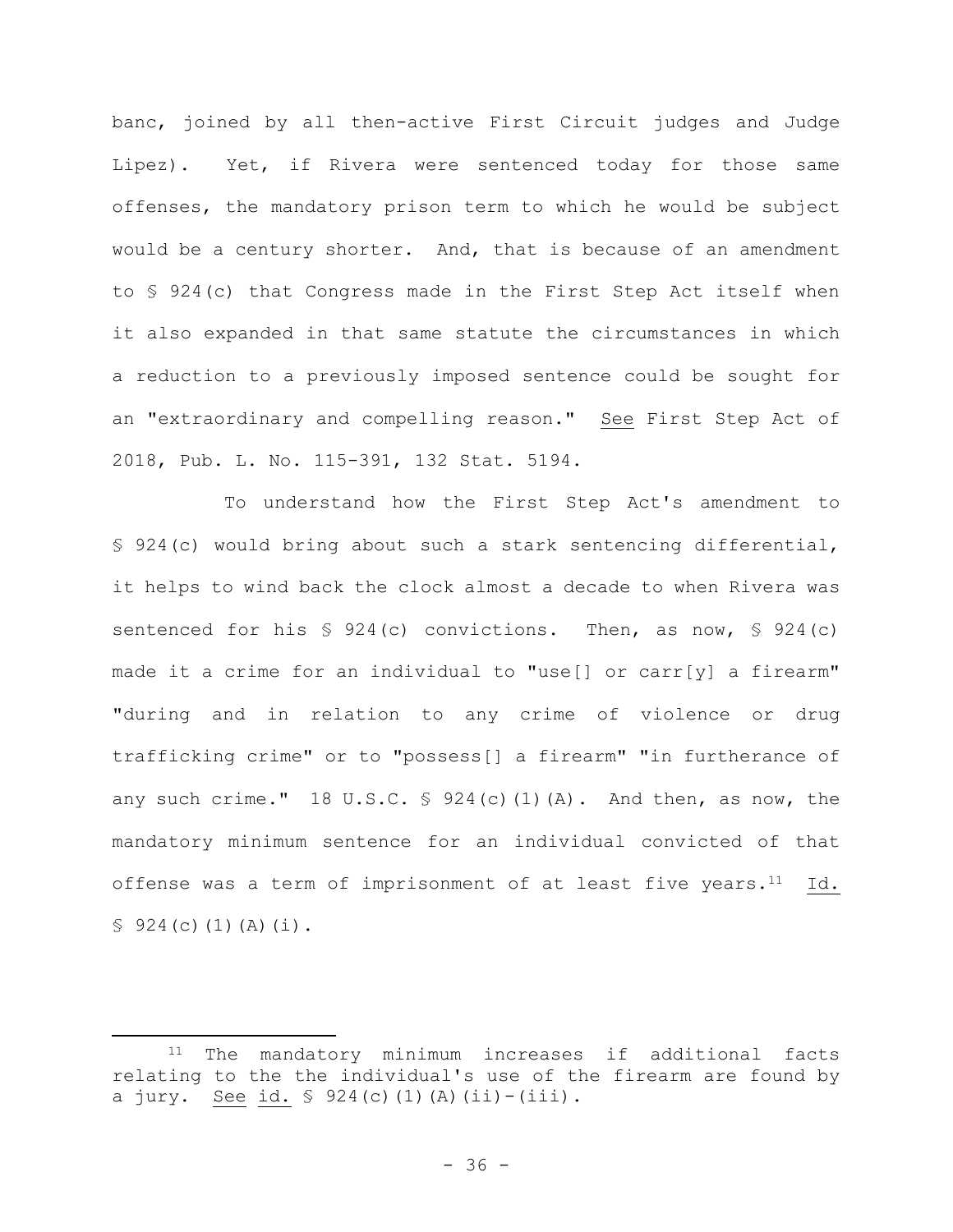In addition, the statute provided then for a twentyfive-year mandatory minimum sentence for any "second or subsequent conviction" for violating § 924(c). Id. § 924(c)(1)(C). And further, the statute provided at that time that each mandatory twenty-five-year prison sentence was to be served consecutively, such that the mandatory prison sentences that the statute required to be imposed would have to be stacked one upon another, resulting in mandatory prison sentences in some cases that could easily exceed the span of any defendant's life.

Moreover, at the time of Rivera's convictions and sentence, the Supreme Court had construed § 924(c) (in a sharply divided ruling over a strong dissent) in a way that made it even harsher than I have just described it to be. The Supreme Court had done so by construing the "second or subsequent conviction" phrase to encompass a follow-on § 924(c) conviction even if none of the defendant's preceding § 924(c) convictions had become final and even if each of those earlier convictions had been for a violation of § 924(c) that had occurred before the defendant had been convicted under § 924(c) even once. See Deal v. United States, 508 U.S. 129, 136 (1993).

In consequence, Rivera was subject not only to a mandatory prison sentence of five years for his first § 924(c) conviction but also to a mandatory prison sentence of twenty-five years for each of his five additional § 924(c) convictions, with

- 37 -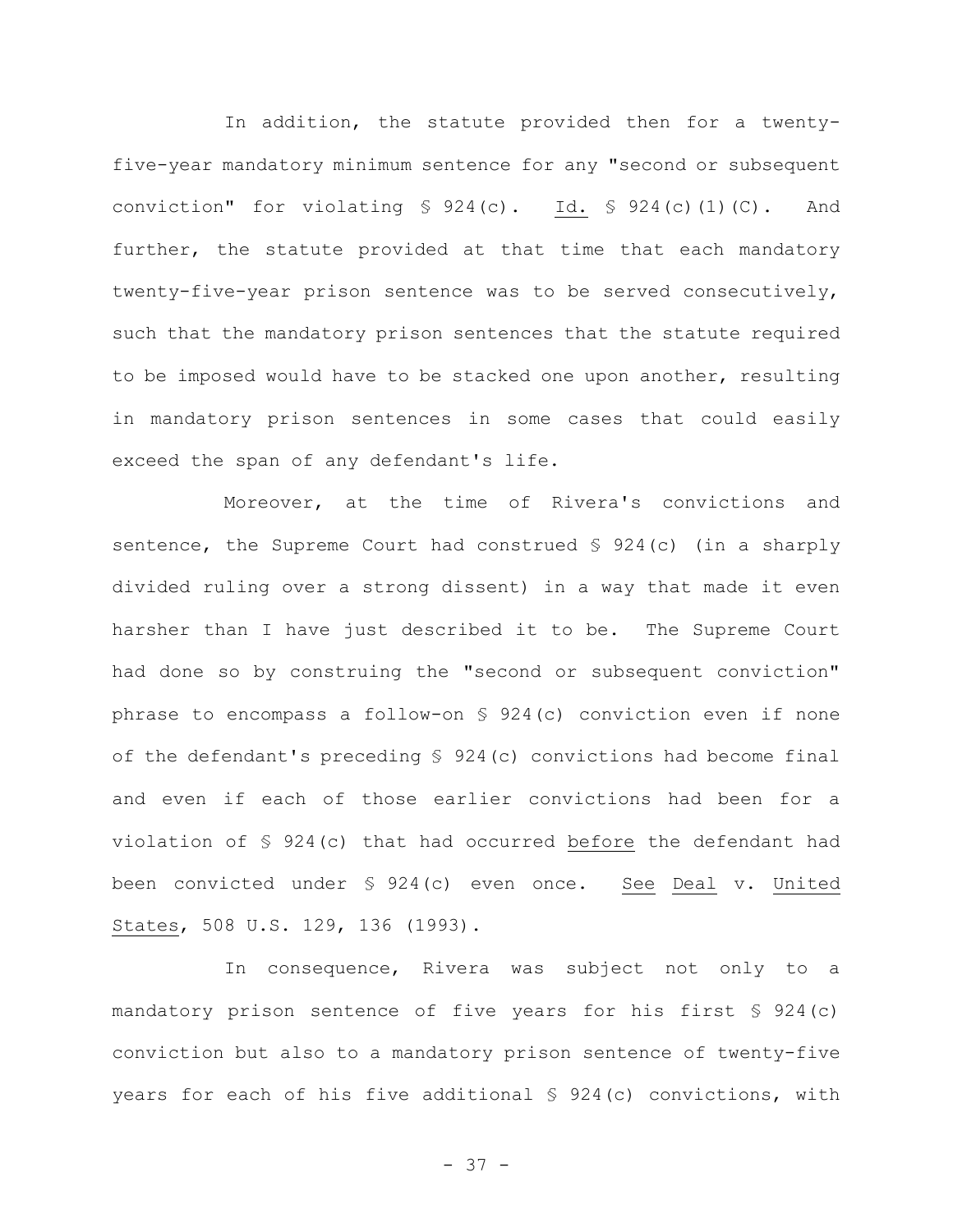each of those twenty-five-year mandatory prison sentences to be served consecutively. And that was so, notwithstanding that Rivera -- who had no prior criminal history of any kind -- had committed each of his six § 924(c) violations roughly contemporaneously and before he had been convicted of committing any of them.

Thus, although Rivera had not been convicted of committing any crime prior to being convicted under § 924(c), and although he was in no sense a  $\S$  924(c) recidivist -- as he had committed no such offense after already having been punished for violating that same statute -- he received a mandatory, greaterthan-life prison sentence for his § 924(c) convictions. In other words, solely in consequence of the disputed way in which § 924(c) had been construed in Deal, he was subjected to a mandatory prison sentence that was just as harsh as the mandatory one that he would have been subjected to if he had been a true § 924(c) recidivist five times over or if he had an extensive criminal history before he had committed the first such violation. See Rivera-Ruperto III, 884 F.3d at 25-26 & n.2.

Recognizing how harsh Deal's construction of § 924(c) was, Congress chose in the First Step Act -- while also expanding the ability of those serving lengthy prison sentences to seek reductions of them for an "extraordinary and compelling reason" -- to supersede that construction. Specifically, Congress

- 38 -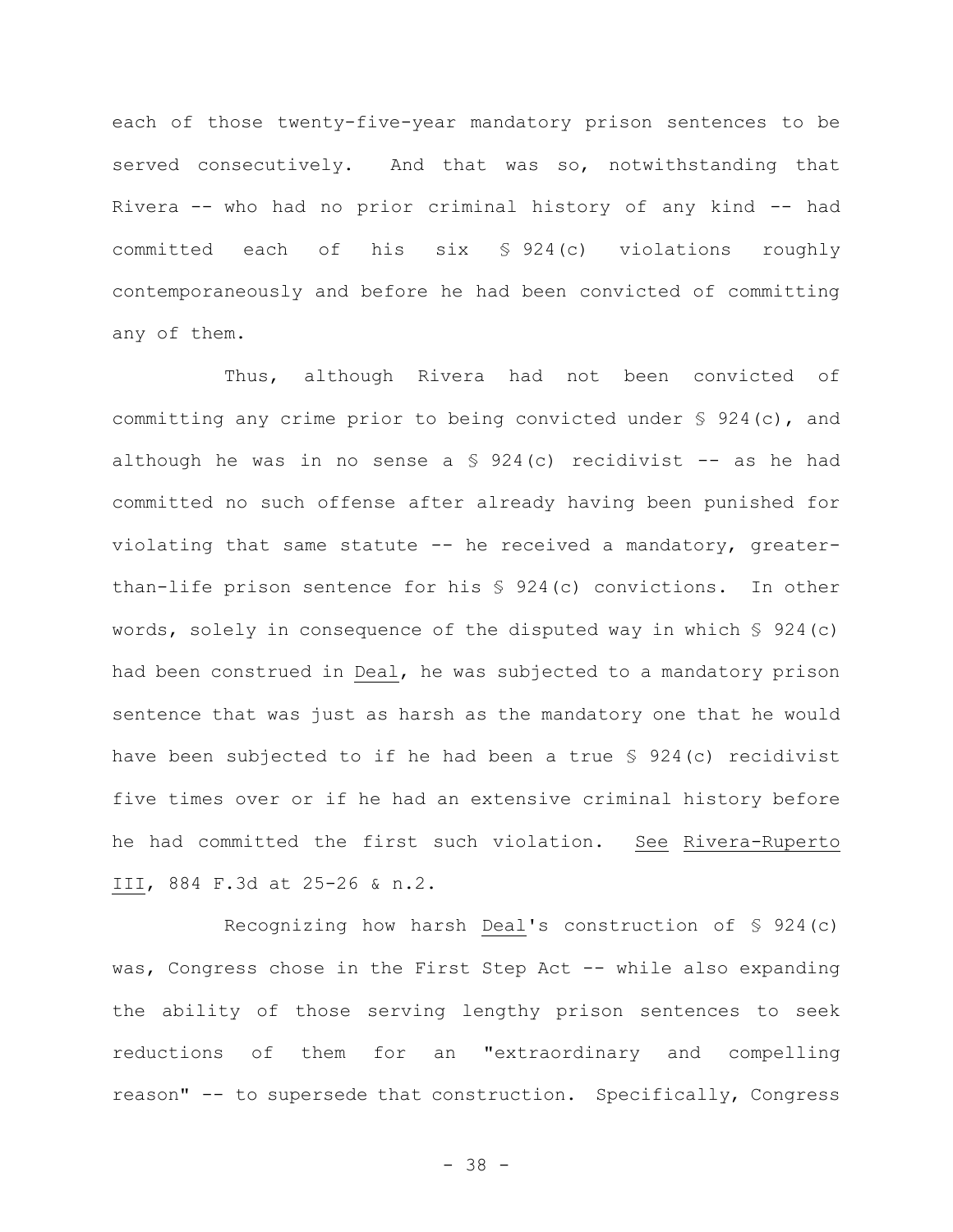amended § 924(c) so that, going forward, the twenty-five-year mandatory minimum sentence is triggered only by a "violation of [§ 924(c)] that occurs after a prior conviction under [§ 924(c)] has become final." See First Step Act of 2018, Pub. L. No. 115- 391, 132 Stat. 5194.

The result is that, by virtue of the First Step Act, if Rivera were sentenced today for his same § 924(c) convictions, none of them would subject him to the twenty-five-year mandatory minimum. And so, he would not be subject today to a mandatory prison sentence for all of them that would exceed his natural life.

True, Congress did not choose in the First Step Act to make this amendment to  $\frac{1}{2}$  924(c)'s stacking regime retroactive. See Pub. L. No. 115-391 § 403(b), 132 Stat. 51. But, for reasons that Judge Selya's opinion well explains, it does not follow that Congress in passing the First Step Act wished to foreclose every individualized request that a prisoner sentenced under the prior stacking regime might bring pursuant to the expanded mechanism for seeking sentence reductions that Congress chose to make newly available in that same statute. In fact, a case like Rivera's, in my view, makes vivid the reason to conclude that such a request could, in some cases, be understood to be asserting a reason for a sentence reduction of just the "extraordinary and compelling" kind that Congress contemplated in expanding that mechanism.

- 39 -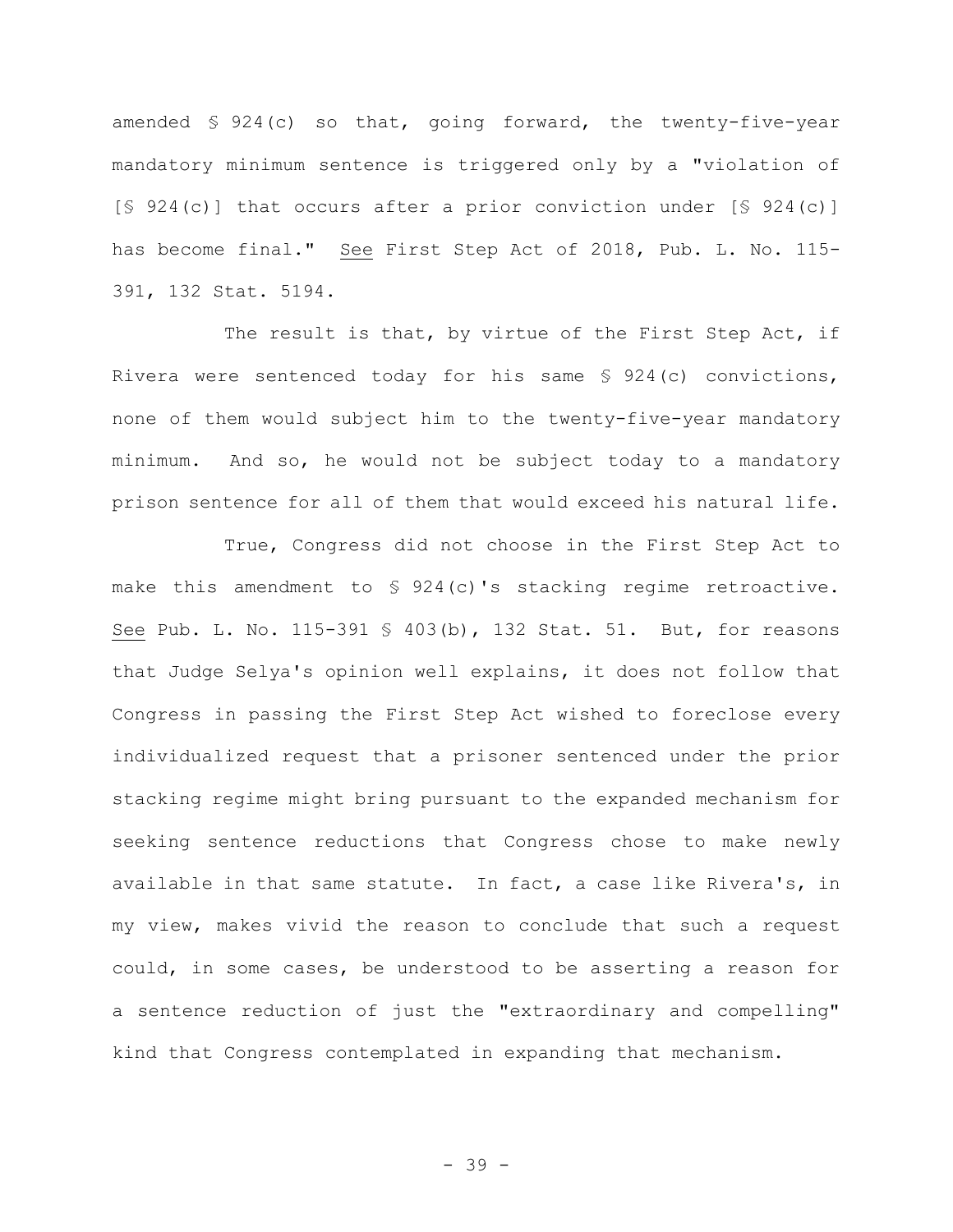I say that only partly because virtually the entirety of mandatory, 100-years-plus prison term for Rivera arose from a construction of § 924(c) that was itself highly disputed at the time as to whether it reflected Congress's intent, see Deal, 508 U.S. 129, 138 (Stevens, J., dissenting), and that Congress has now superseded in the First Step Act itself. I say that also because the stacking of multiple mandatory twenty-five-year-long prison sentences to which he was subject -- notwithstanding his lack of any criminal history -- resulted from a quirk in our Circuit's case law that precluded him from benefiting from the rule that offenses committed in a single course of conduct must be treated as part of a single conspiracy. See Rivera-Ruperto III, 884 F.3d at 33.

In fact, it was with these highly unusual features of Rivera's case in mind that we observed in considering his constitutional challenge to his no-hope sentence that "it is not realistic to posit that the Congress that enacted § 924(c) made a focused judgment that [every] defendant[] [convicted on multiple counts of § 924(c)] should receive a mandatory life-without-parole sentence" through the operation of the statute's stacking provisions. Rivera-Ruperto III, 884 F.3d at 41. It seems to me that the same reasons that led us to conclude that "it is pure fiction to imagine that Congress . . . was focused on", or even aware of, every possible offense combination that could trigger

 $- 40 -$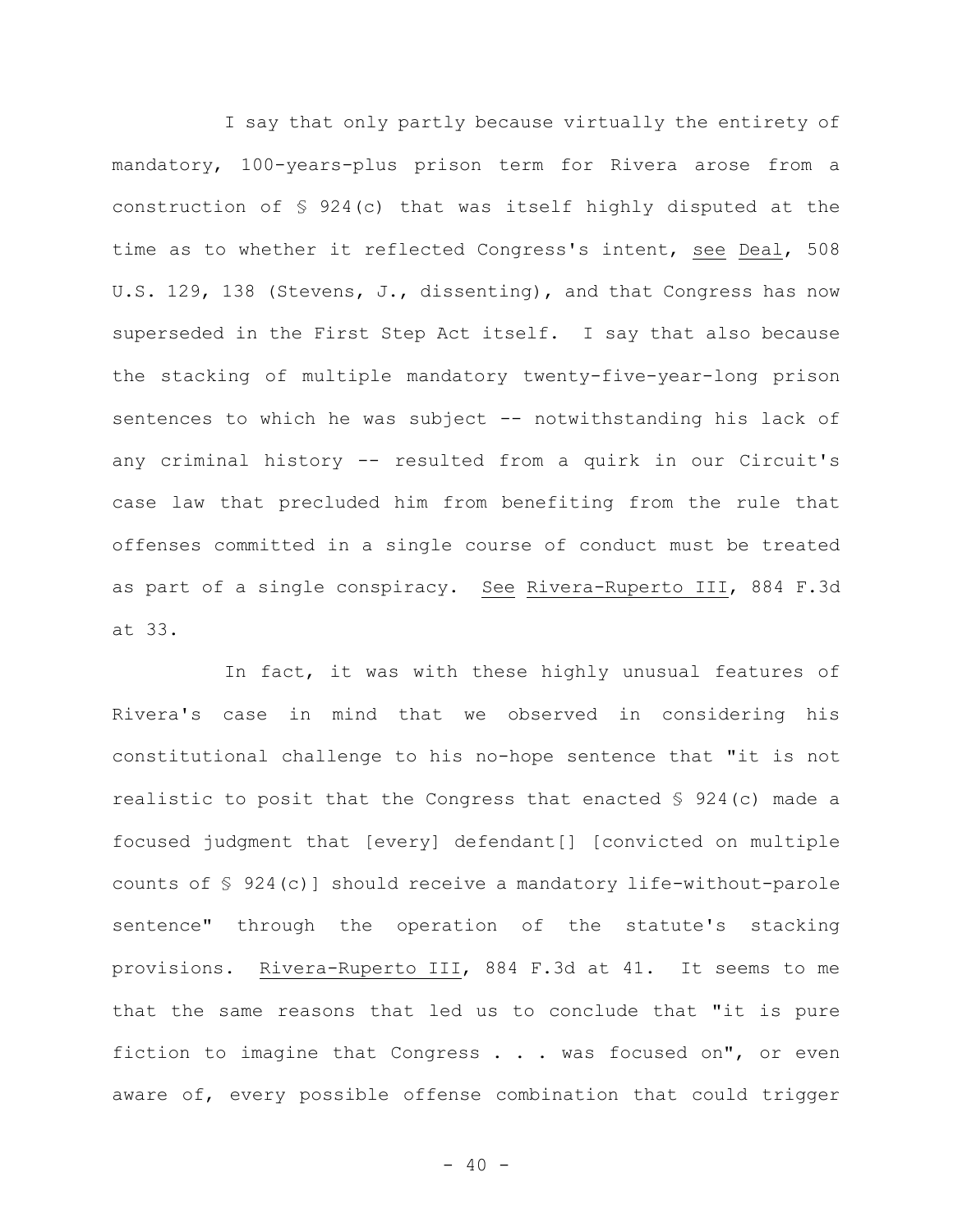the stacking requirement under the old Deal-inflected version of § 924(c), id. at 42, make it equally fictitious to conclude that Congress, by not making the First Step Act amendments to § 924(c) retroactive, meant categorically to foreclose any individualized reconsideration of a prior sentence imposed under the old § 924(c) stacking regime because Congress must have been of the view that all those prior sentences were appropriate.

Congress's choice in amending § 924(c)'s stacking regime to not reopen in categorical fashion all the core cases in which, under Deal v. United States, it was understood to apply, see 508 U.S. at 130 (considering a case in which "six bank robberies on six different dates" were tried all in the same case), does not indicate to me that Congress meant to deem any challenge to the continued incarceration of such an offender for more than a century beyond the time that Congress now concludes is warranted an "ordinary" or "less than compelling" one. And, a case such as Rivera's, in which a mandatory sentence of such extreme length was imposed under the prior stacking regime for a confluence of reasons that no legislator could have had in mind when § 924(c) was originally enacted, illustrates why.

I recognize that some courts have held that a nonretroactive change in law cannot be deemed an "extraordinary and compelling" reason for reducing a sentence without thereby making such a legal change retroactive. See, e.g., United States

- 41 -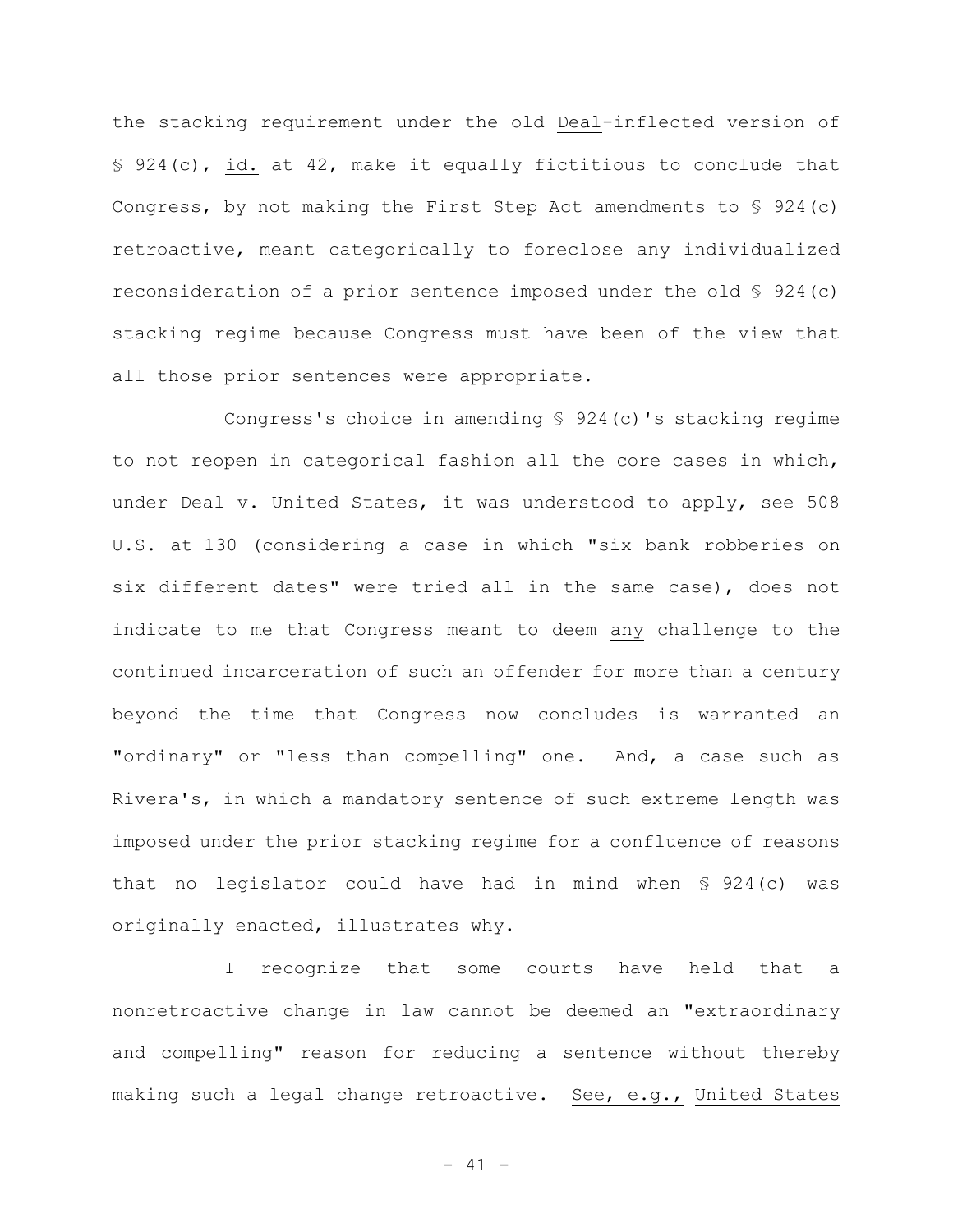v. Jarvis, 999 F.3d 442, 444 (6th Cir. 2021), cert. denied, 142 S. Ct. 760 (2022) ("That the First Step Act's amendments could amount to an extraordinary and compelling reason . . . fails to grapple with congressional design, expressed through the text of the statute, in which Congress chose not to make these sentencing amendments retroactive."); United States v. Thacker, 4 F.4th 569, 573-74 (7th Cir. 2021) ("[T]he discretionary authority conferred by § 3582(c)(1)(A) only goes so far. It cannot be used to effect a sentencing reduction at odds with Congress's express determination . . . that the amendment to § 924(c)'s sentencing structure apply only prospectively."). But, in Kimbrough v. United States, 552 U.S. 85 (2007), the Supreme Court upheld a sentencing judge's authority to give weight to a nonretroactive legal change in determining a sentence's length because of the light that the change could shed on the need for punishment, id. at 110. And, even some of the very same courts that have construed the First Step Act's "extraordinary and compelling reason" phrase narrowly have themselves recognized that a related federal statute, 18 U.S.C. § 3553(a), permits a sentencing judge to give such a nonretroactive change in the law weight in determining the proper length of a sentence. See, e.g., United States v. Andrews, 12 F.4th 255, 262 (3d Cir. 2021) ("[T]he current sentencing landscape may be a legitimate consideration for courts at the next step of the analysis when they weigh the § 3553(a) factors."); Thacker, 4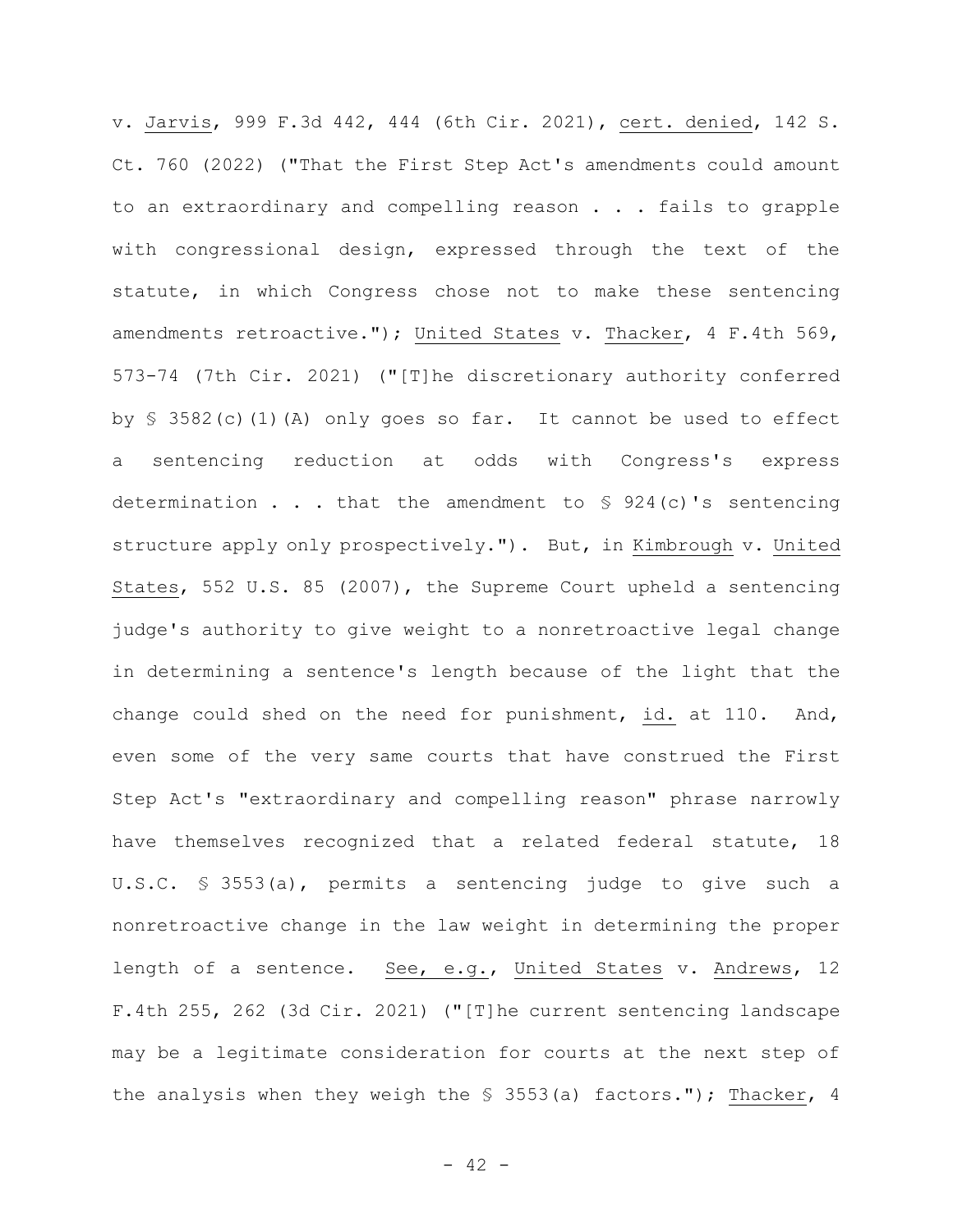F.4th at 576 ("Congress's changes to the statutory sentencing scheme in § 924(c) might factor into a district court's individualized determination of whether the § 3553(a) factors weigh[] in favor of . . . early release."). It is thus difficult for me to see how a concern about respecting Congress's choice to make a statutory change nonretroactive has force here, given that I fail to see how a court may be thought to subvert congressional intent by considering nonretroactive changes to the law at the "extraordinary and compelling" stage of the analysis but not while weighing the § 3553(a) factors.

I also realize that some courts have concluded -- for reasons of statutory text -- that because a nonretroactive change in the law is a relatively humdrum occurrence, such a change cannot supply an "extraordinary and compelling reason" to reduce a sentence under the First Step Act. See, e.g., United States v. Crandall, No. 20-3611, 2022 WL 385920, at \*3 (8th Cir. Feb. 9, 2022) ("Congress from time to time prospectively increases or decreases existing criminal penalties, so that circumstance may not be "extraordinary" as an empirical matter."); Thacker, 4 F.4th at 574 ("[T]here is nothing 'extraordinary' about leaving untouched the exact penalties that Congress prescribed and that a district court imposed for particular violations of a statute."). But, the premise of our holding is not that a nonretroactive legal change in and of itself can provide the "extraordinary and